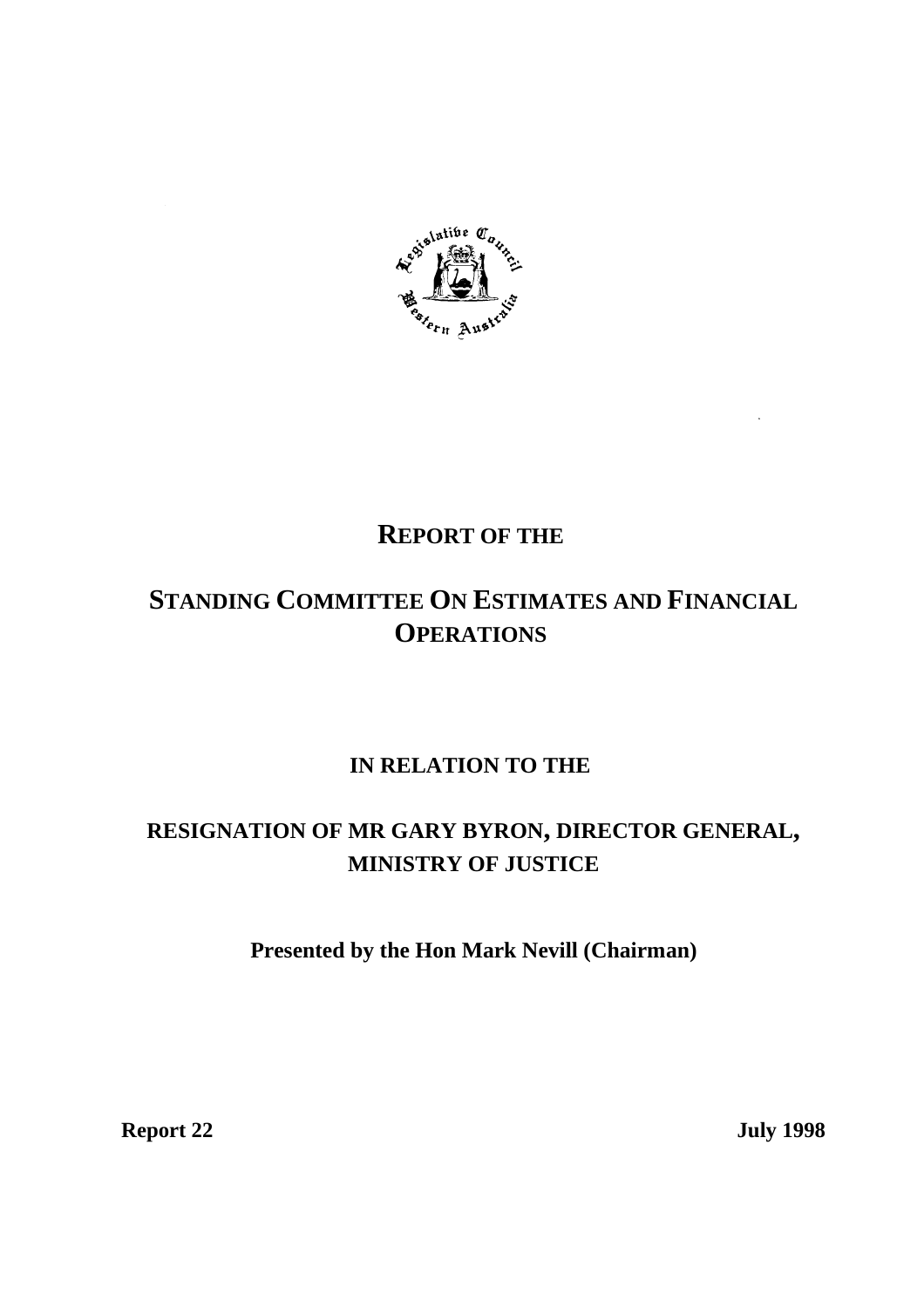#### **STANDING COMMITTEE ON ESTIMATES AND FINANCIAL OPERATIONS**

The Standing Committee was established on December 21 1989 with the following terms of reference:

- 1. There is hereby appointed a Standing Committee to be known as the *Estimates and Financial Operations Committee.*
- 2. The committee consists of 5 members.
- 3. The functions of the Committee are to consider and report on:
	- (a) the estimates of expenditure laid before the Council each year; and
	- (b) any matter relating to the financial administration of the State.
- 4. The Committee shall report on the estimates referred under clause 3 by or within one sitting day of the day on which the second reading of the *Appropriation (Consolidated Revenue Fund) Bill* is moved.
- 5. For the purposes of clause 3(a), the House may appoint not more than 6 members at any stage of its examination.
- 6. A reference in clause 3 to "estimates of expenditure" includes continuing appropriations, however expressed, that do not require annual appropriations.
- 7. The Committee may initiate investigations under clause 3(b) without prejudice to the right of the Council to refer any such matter.

#### **Members of the Committee:**

Hon Mark Nevill MLC (Chairman) Hon Muriel Patterson MLC (Deputy Chair) Hon Edmund Dermer MLC Hon Simon O'Brien MLC Hon Bob Thomas MLC

#### **Staff of the Committee:**

Ms Penny Griffiths (Advisory/Research Officer) Mr Jason Agar (Committee Clerk)

#### **Address:**

Parliament House, Perth WA 6000, Telephone 222 7222

#### **ISBN 0 7309 8899 6**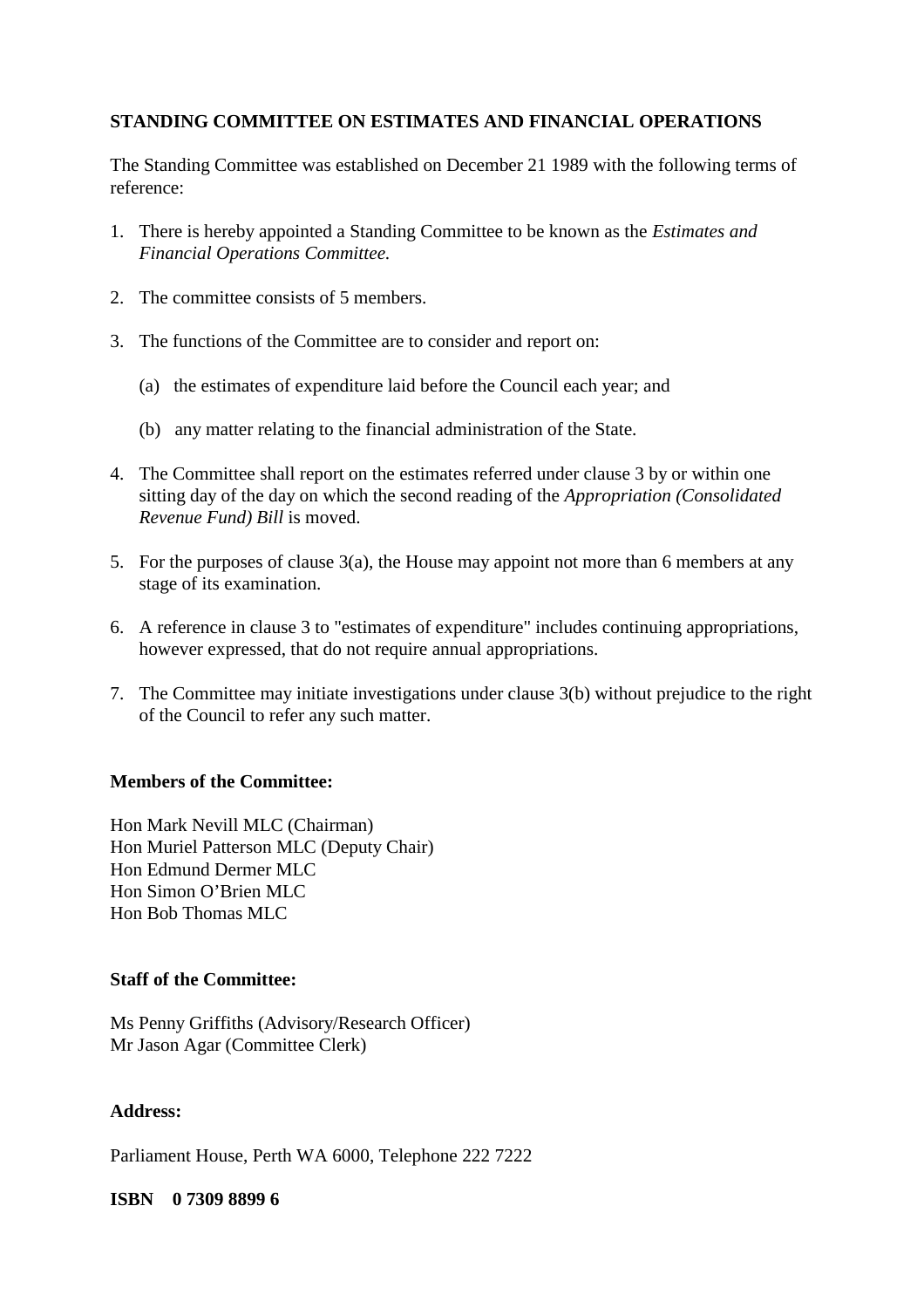### **CONTENTS**

| 1.  |     |       |                                                                                               |  |  |  |  |  |  |  |  |  |  |  |    |
|-----|-----|-------|-----------------------------------------------------------------------------------------------|--|--|--|--|--|--|--|--|--|--|--|----|
| 2.  |     |       |                                                                                               |  |  |  |  |  |  |  |  |  |  |  |    |
|     | 2.1 |       |                                                                                               |  |  |  |  |  |  |  |  |  |  |  |    |
|     | 2.2 |       |                                                                                               |  |  |  |  |  |  |  |  |  |  |  |    |
|     |     | 2.2.2 | Section 8(2) of the Act $\dots \dots \dots \dots \dots \dots \dots \dots \dots \dots \dots$ 3 |  |  |  |  |  |  |  |  |  |  |  |    |
|     |     | 2.2.3 |                                                                                               |  |  |  |  |  |  |  |  |  |  |  |    |
|     |     | 2.2.4 |                                                                                               |  |  |  |  |  |  |  |  |  |  |  |    |
|     |     | 2.2.5 |                                                                                               |  |  |  |  |  |  |  |  |  |  |  |    |
|     |     | 2.2.6 |                                                                                               |  |  |  |  |  |  |  |  |  |  |  |    |
| 3.  |     |       |                                                                                               |  |  |  |  |  |  |  |  |  |  |  |    |
| 4.  |     |       |                                                                                               |  |  |  |  |  |  |  |  |  |  |  |    |
| 5.  |     |       |                                                                                               |  |  |  |  |  |  |  |  |  |  |  |    |
| 6.  |     |       |                                                                                               |  |  |  |  |  |  |  |  |  |  |  |    |
| 7.  |     |       |                                                                                               |  |  |  |  |  |  |  |  |  |  |  |    |
| 8.  |     |       |                                                                                               |  |  |  |  |  |  |  |  |  |  |  |    |
| 9.  |     |       |                                                                                               |  |  |  |  |  |  |  |  |  |  |  | 21 |
| 10. |     |       |                                                                                               |  |  |  |  |  |  |  |  |  |  |  | 23 |
| 11. |     |       |                                                                                               |  |  |  |  |  |  |  |  |  |  |  | 25 |
| 12. |     |       |                                                                                               |  |  |  |  |  |  |  |  |  |  |  | 28 |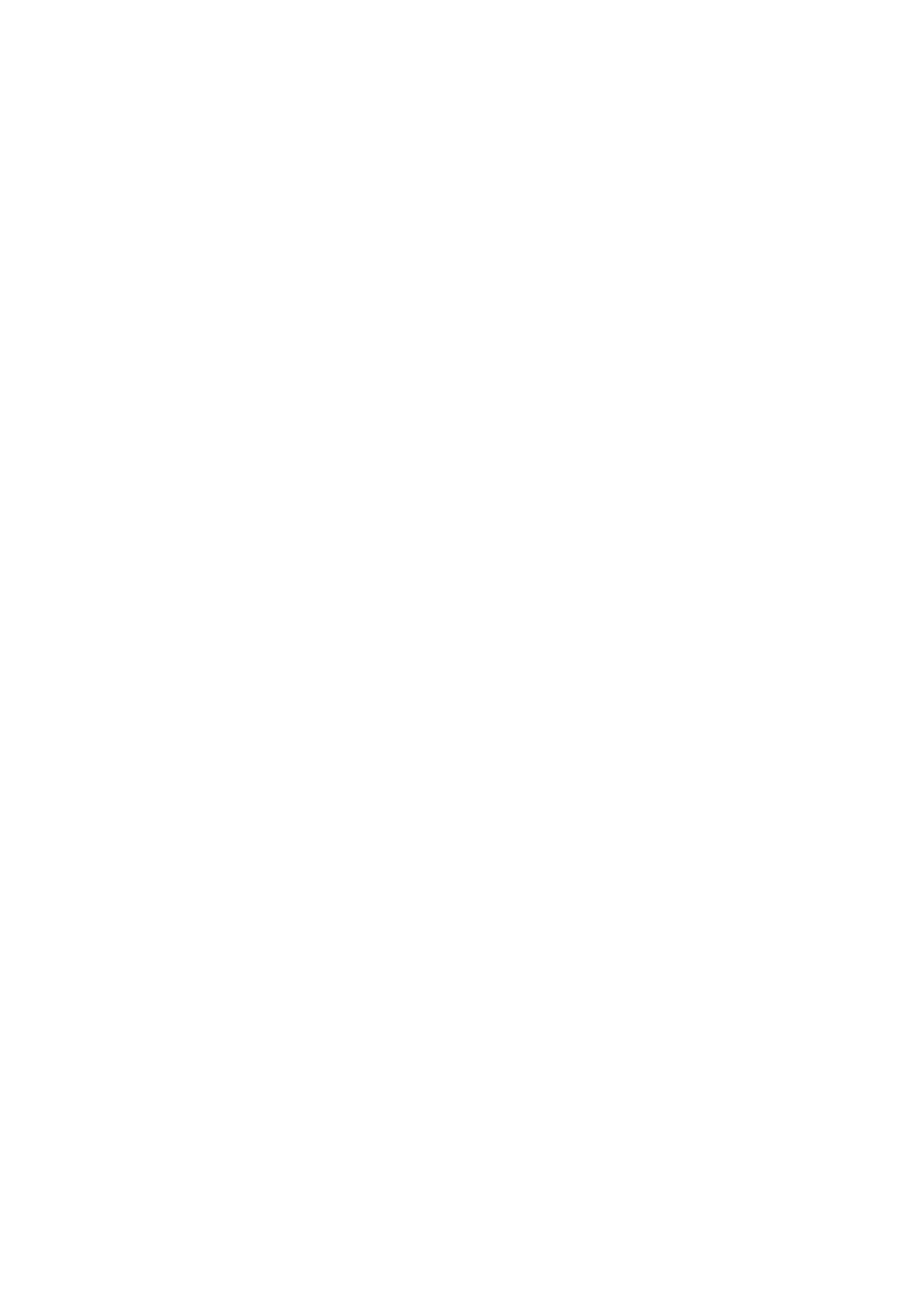## **Report of the Legislative Council**

## **Estimates and Financial Operations Committee**

#### **in relation to the**

## **The Ministry of Justice**

#### **1. Introduction**

- 1.1 The Standing Committee on Estimates and Financial Operations ("the Committee") was first appointed on 21 December 1989. Under its Terms of Reference, the Committee is required, *inter alia*, to consider and report on any matter relating to the financial administration of the State.
- 1.2 At its meeting on 2 February 1998, the Committee expressed concern over the then recent resignation of the Director General of the Ministry of Justice, Mr Gary Byron, and the alleged removal of the Executive Director of Offender Management, Mr Kevin Payne. In this regard, the Committee believed that the apparent disruption at the higher echelons of the Ministry of Justice had a clear impact on the financial administration and efficient day to day running of the Ministry of Justice. Accordingly, the Committee resolved to commence an inquiry into the financial administration of the Ministry of Justice.
- 1.3 The Committee's inquiry initially focused on the resignation of Mr Byron and the alleged removal of Mr Payne. However, it soon became evident to the Committee that the disconcertment within the senior Management levels reflected wider problems within the Ministry of Justice. At this point, the Committee expanded its inquiry to include such issues as prison over crowding, deaths in custody, prison management, availability of medical facilities within prisons, training of prison officers and staff, and rehabilitation services available to prisoners.
- 1.4 The Committee is continuing its inquiry into the further issues raised for consideration and outlined above. However, the Committee has isolated the issue involving the resignation of Mr Byron and alleged removal of Mr Payne and considers it prudent to report on this matter expediently and separately. Accordingly, this Report is simply confined to matters pertaining to, and arising from, Mr Byron's resignation and the alleged removal of Mr Payne.

### **2. Background to Inquiry**

#### **2.1 Sequence of Events**

2.1.1 On 19 January 1998, Mr Byron resigned from his position as Director General of the Ministry of Justice. In his letter of resignation, Mr Byron said that the reason for his resignation was the proposal to remove Mr Payne from his position as Executive Director,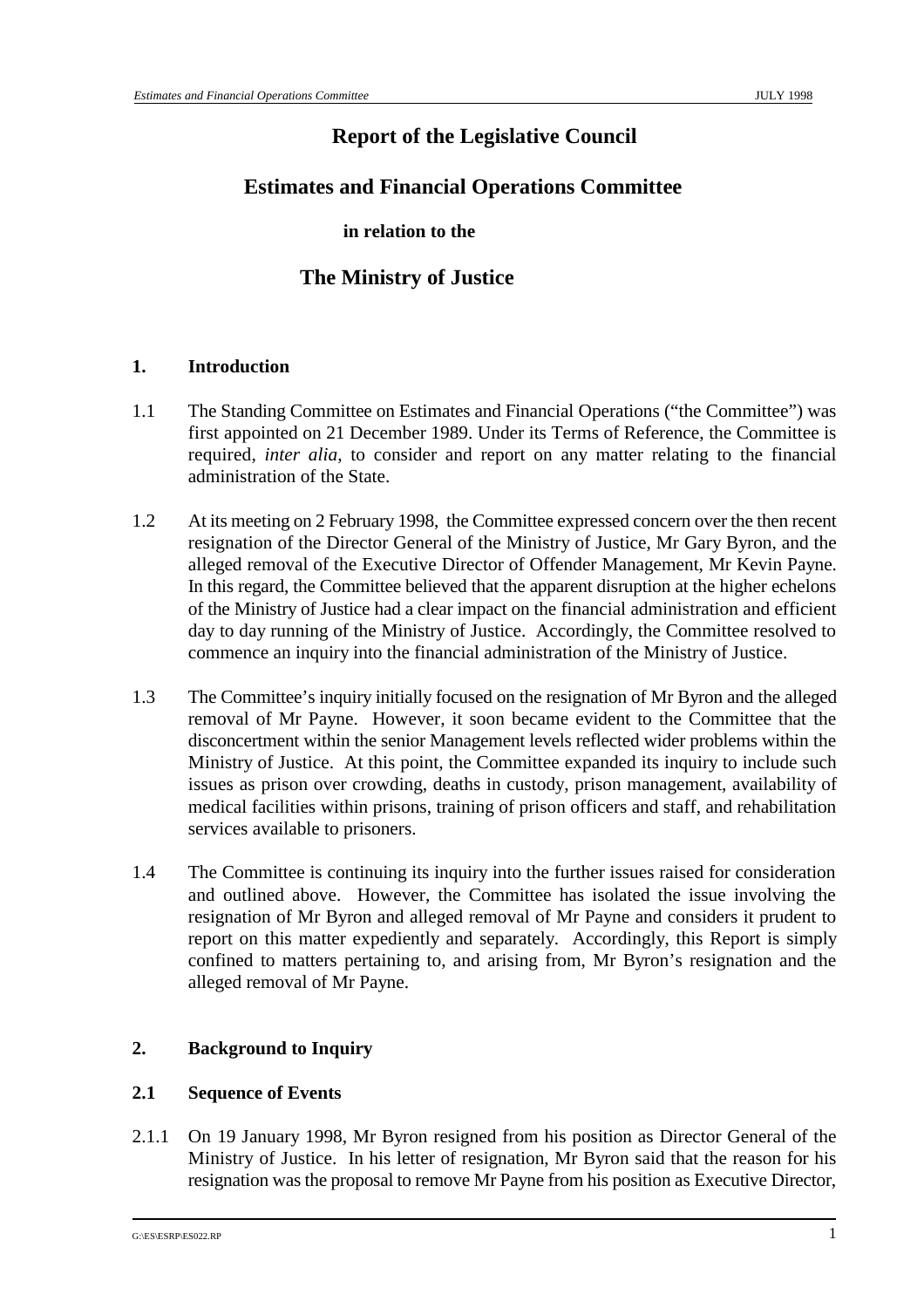Offender Management of the Ministry of Justice. It was Mr Byron's understanding that Mr Payne was being held responsible for the delays in dealing with the issue of prison accommodation including the planning for the construction of a new prison in the State of Western Australia.

- 2.1.2 Mr Byron said that Mr Payne had endeavoured to understand and implement the Minister's requirements and Government policy to the best of his ability in what had been a very difficult job and that the criticism made against him had been unjust. Furthermore, he said that there was no evidence of neglect nor undue delay on Mr Payne's part and that he believed this to be widely understood. In these circumstance, Mr Byron said that he was unable to support the action being taken against Mr Payne and, therefore, reluctantly tendered his resignation as Director General of the Ministry of Justice.
- 2.1.3 Following Mr Byron's resignation, there was a great deal of media concern that the Minister for Justice, the Hon Peter Foss ("the Attorney General"), had attempted to direct Mr Byron to remove Mr Payne from his position of employment contrary to section 8(2) of the *Public Sector Management Act.* Furthermore, concern was being expressed about the Premier's involvement in the matter and whether he had endorsed the Attorney General's apparent attempts to remove Mr Payne. On the other hand, the Attorney General and the Premier publicly announced that neither had sought to remove Mr Payne from his position.
- 2.1.4 In light of the conflicts in accounts, the Committee's initial inquiries attempted to clarify these issues relating to senior management within the Ministry of Justice. In this regard, the Committee conducted a number of public hearings at which it took evidence from the following persons -
	- & Mr Byron;
	- Mr Payne;
	- & Attorney General;
	- & Premier's Chief of Staff, Mr Ian Fletcher;
	- & Attorney General's Chief of Staff, Ms Karry Smith;
	- The Hon Peter Jones: and
	- & Commissioner for Public Sector Standards, Mr Don Saunders.
- 2.1.5 As part of the inquiry, the Committee also requested a number of documents directly relevant to Mr Byron's resignation and Mr Payne's alleged removal. In particular, the Committee has had access, inter alia, to the following documents -
	- & Report of the Commissioner for Public Sector Standards;
	- & Notes taken by Mr Byron;
	- & Submission prepared by Mr Byron, and forwarded by Hammond Worthington Prevost Laywers, which primarily responded to Mr Fletcher's evidence to the Committee;
	- & Notes taken by the Director General, Ministry of the Premier and Cabinet, Mr Mal Wauchope;
	- Notes taken by Mr Fletcher;
	- Mr Byron's letter of resignation; and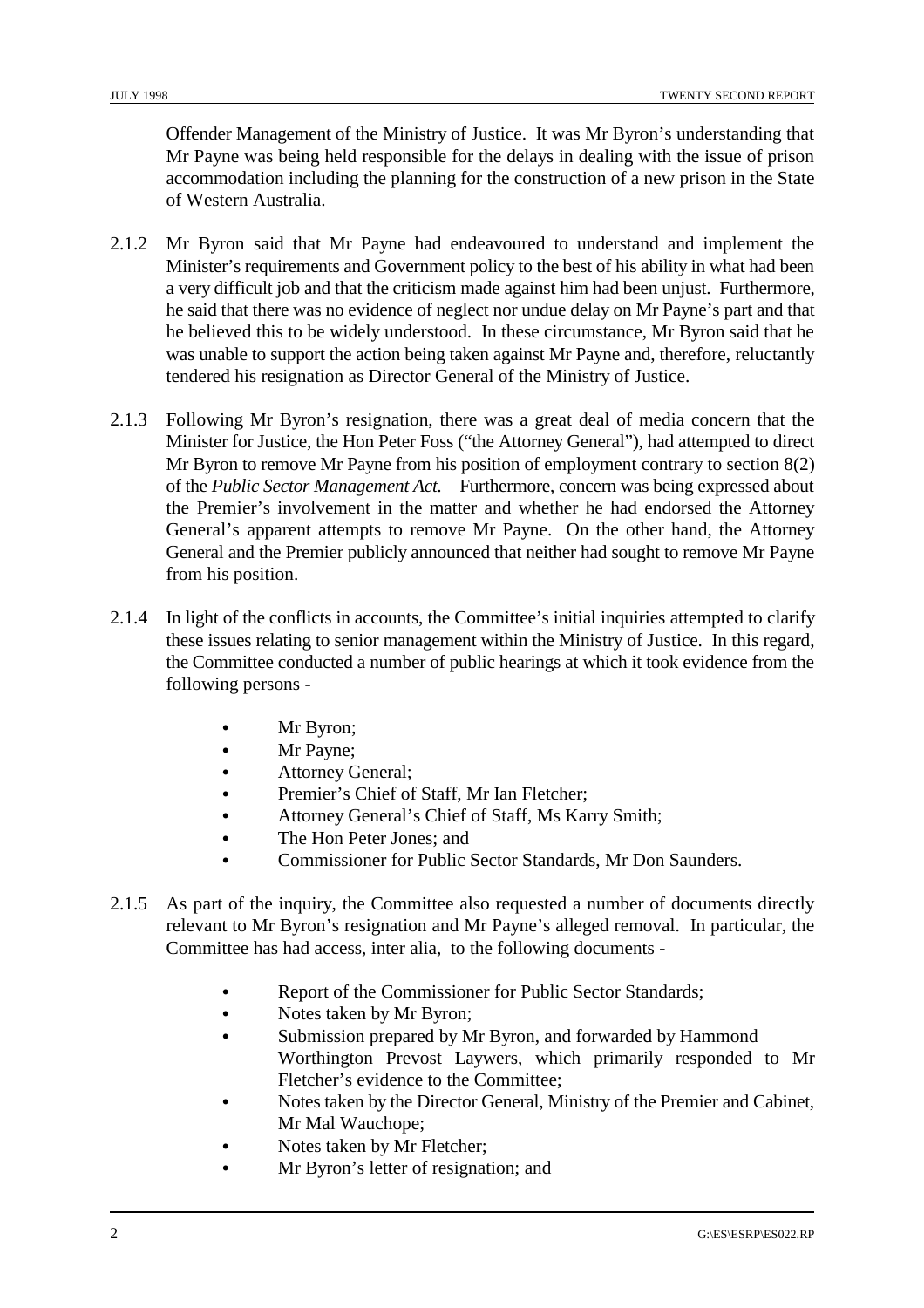- & Documents provided by the Acting Executive Director, Offender Management, Ministry of Justice, Mr Athol Jamieson.
- 2.1.6 This Report will outline the various witnesses' accounts as provided in evidence to the Committee. The Report will pay particular attention to the documentary evidence produced during the inquiry in reaching the conclusions.

#### **2.2 The Public Sector Management Act**

2.2.1 The sections of the *Public Sector Management Act* ("the Act") which were relevant to this inquiry are outlined below -

#### **2.2.2 Section 8(2) of the Act**

#### **General principles of human resource management**

- **8.** (1) The principles of human resource management that are to be observed in and in relation to the Public Sector are that —
	- (a) all selection processes are to be directed towards, and based on, a proper assessment of merit and equity;
	- (b) no power with regard to human resource management is to be exercised on the basis of nepotism or patronage;
	- (c) employees are to be treated fairly and consistently and are not to be subjected to arbitrary or capricious administrative acts;
	- (d) there is to be no unlawful discrimination against employees or persons seeking employment in the Public Sector on a ground referred to in the Equal Opportunity Act 1984 or any other ground; and
	- (e) employees are to be provided with safe and healthy working conditions in accordance with the Occupational Safety and Health Act 1984.
	- (2) In matters relating to  $-$ 
		- (a) the selection, appointment, transfer, secondment, classification, remuneration, redeployment, redundancy or termination of employment of an individual employee; or
		- (b) the classification of a particular office, post or position,

in its department or organization, an employing authority is not subject to any direction given, whether under any written law or otherwise, by the Minister of the Crown responsible for the department or organization, but shall, subject to this Act, act independently.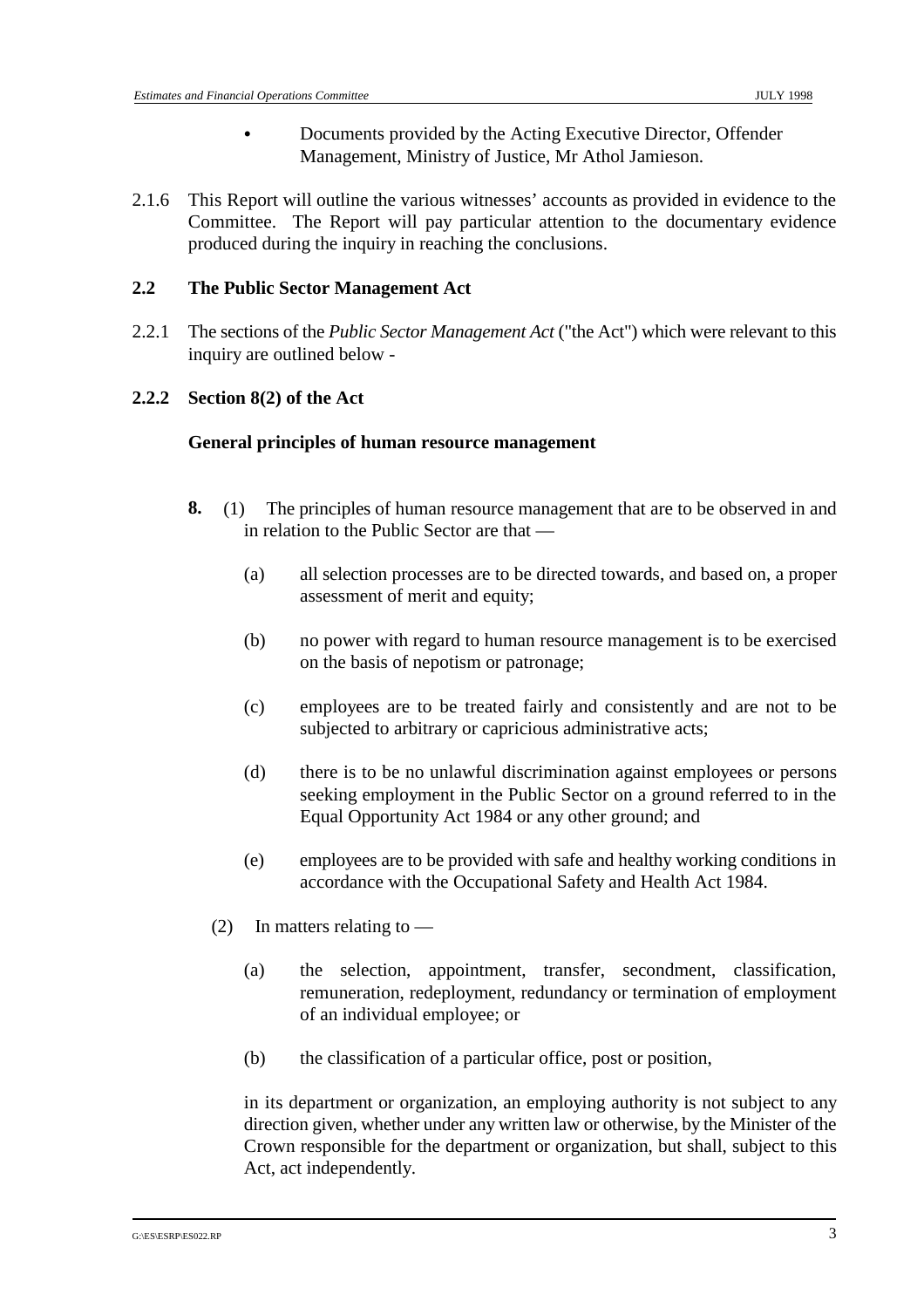#### **2.2.3 Section 10 of the Act**

#### **Functions of Minister, and ancillary powers**

- *10. (1) The functions of the Minister are* 
	- *(a) to promote the overall effectiveness and efficiency of the Public Sector, having regard to the principles set out in section 7;*
	- *(b) to advise other Ministers of the Crown on* 
		- *(i) structural changes;*
		- *(ii) programmes for management improvement; and*
		- *(iii) policies, practices and procedures relating to any aspect of management,*

*which, in the opinion of the Minister, should be implemented in order to improve the effectiveness and efficiency of the whole or any part of the Public Sector;*

- *(c) to cause to be carried out planning for the future management and operation of the whole or any part of the Public Sector;*
- *(d) to arrange for reviews to be conducted, on the initiative of the Minister or at the request of another Minister of the Crown, in respect of the functions, management or operations of one or more public sector bodies; and*
- *(e) to perform such other functions as are conferred or imposed on the Minister by this Act.*

*(2) The Minister has power to do all things that are necessary or convenient to be done for or in connection with the performance of the functions of the Minister.*

- *(3) A review may be conducted under subsection (1) (d) in respect of*
- *(a) the functions, management or operations of one public sector body;*
- *(b) a part only of the functions, management or operations of one public sector body; or*
- *(c) the functions, management or operations of more than one public sector body in related matters.*

*(4) For the purpose of the performance of his or her functions under subsection (1) (d), the Minister, or an employee authorized in writing by the Minister, may —*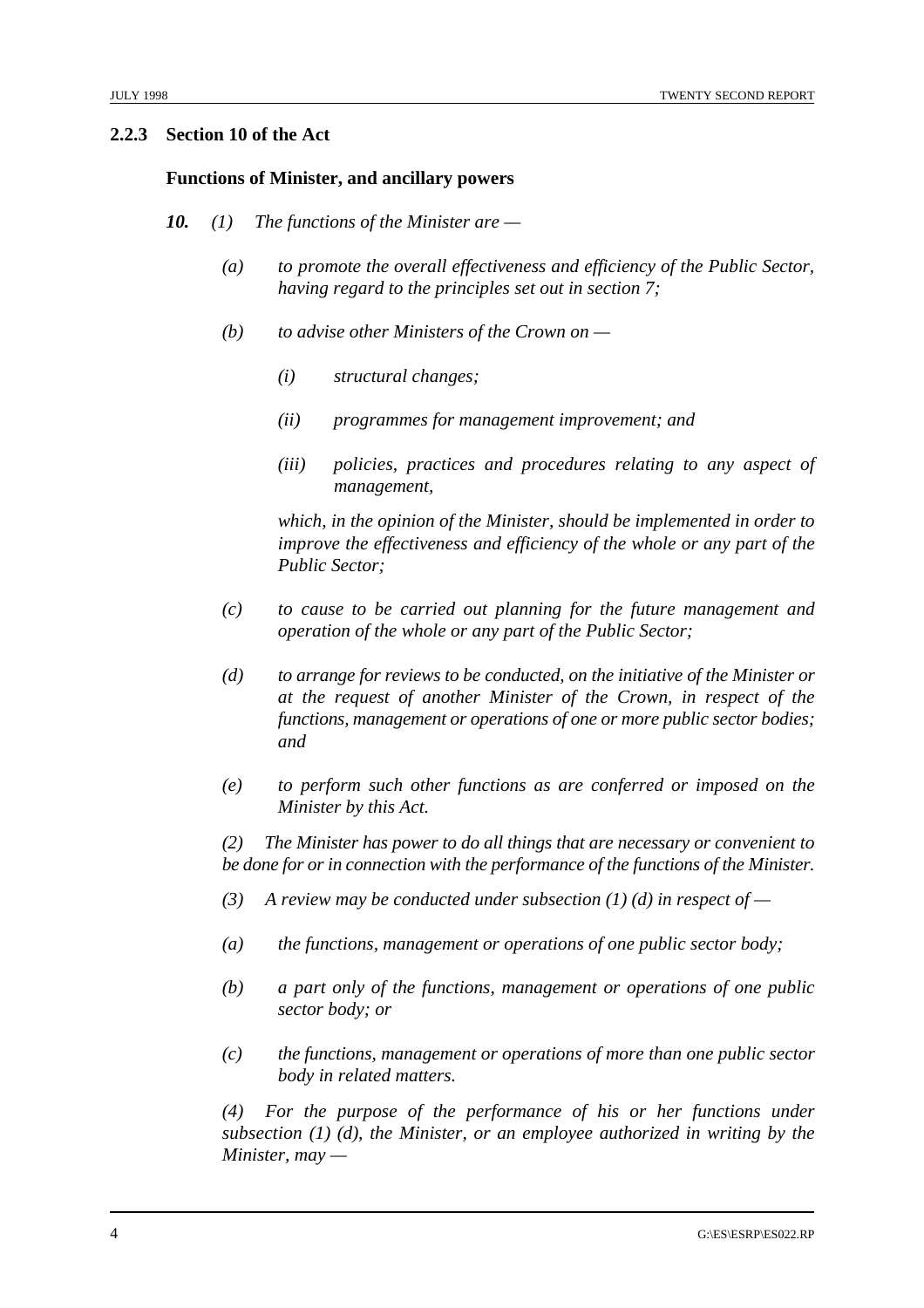- *(a) enter the premises of any public sector body;*
- *(b) require the production of and examine any book, document or writing in the custody of any employee of a public sector body; and*
- *(c) require any employee of a public sector body to answer questions,*

*and an employee referred to in paragraph (b) or (c) shall comply with a requirement made under that paragraph.*

*(5) The powers conferred by subsection (4) are exercisable in relation to a public sector body only after consultation with the employing authority of the public sector body and the Minister of the Crown —* 

- *(a) who is responsible for the public sector body; or*
- *(b) to whom the administration of the Act under which the public sector body is established or continued is for the time being committed by the Governor.*

*(6) Despite subsection (4), an employee of a public sector body has the same privileges in relation to —* 

- *(a) the production of a book, document or writing;*
- *(b) the furnishing of any information; or*
- *(c) the answering of questions,*

*under this section as a witness has in the Supreme Court.*

- *(7) Nothing in this section takes away from*
- *(a) any enactment that imposes a prohibition or restriction on* 
	- *(i) the availability of any information; or*
	- *(ii) the production or examination of any book, document or writing;*

*or*

*(b) any privilege or immunity existing by custom or convention and relating to the production of books, documents, writings or information of previous Governments of the State.*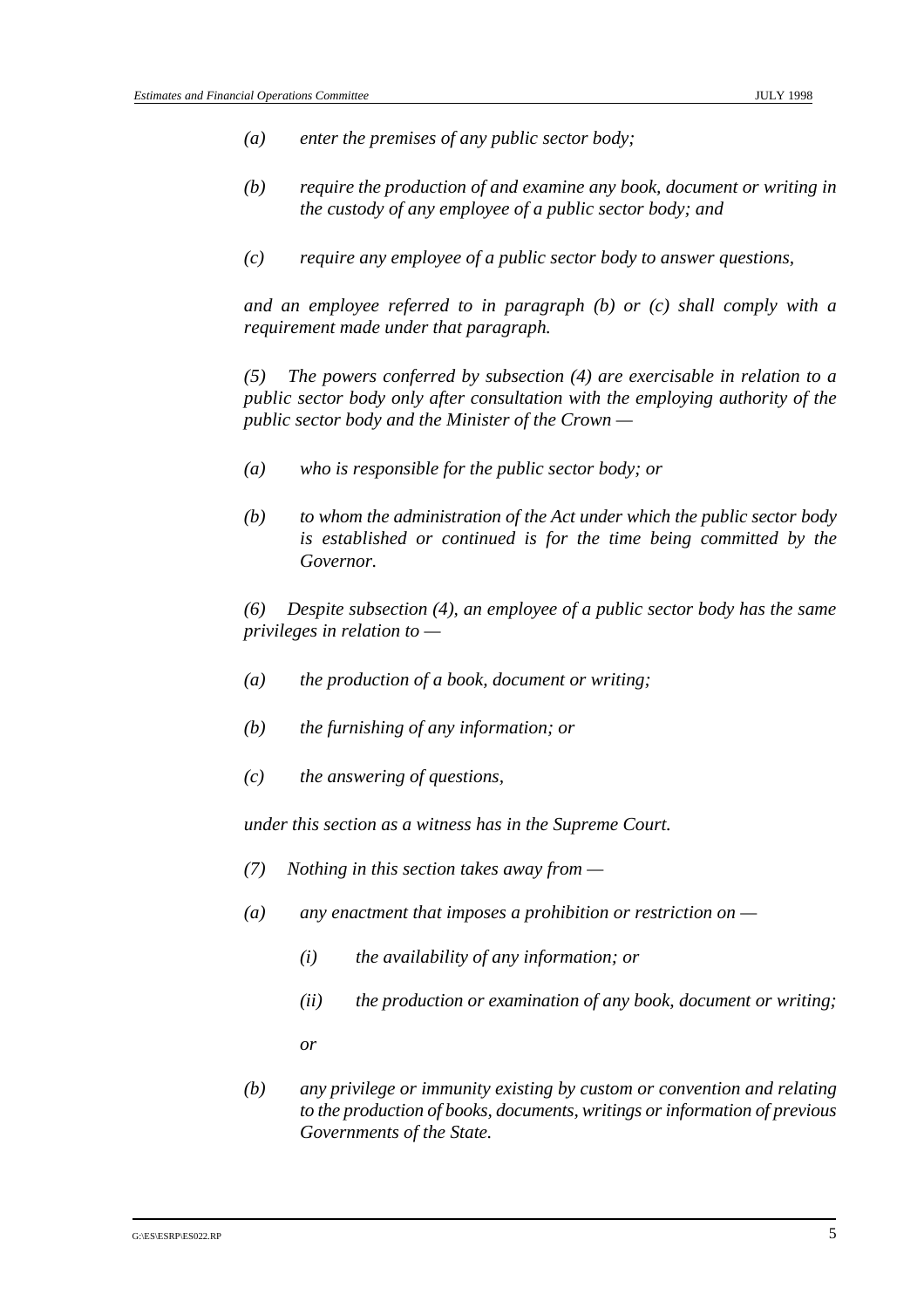#### **2.2.4 Section 42 of the Act**

#### **Purposes of Senior Executive Service**

- *42. (1) The purposes of the Senior Executive Service are* 
	- *(a) to provide for a group of executive officers who are capable of* 
		- *(i) furnishing high level policy advice and undertaking managerial responsibilities in agencies; and*
		- *(ii) being deployed within agencies, and between agencies, so as best to promote the efficiency of the Public Sector;*

*and*

*(b) to promote the efficiency of individual agencies.*

*(2) The Minister may in writing give to the employing authorities of agencies such directions for the management of the Senior Executive Service as are necessary or desirable for the implementation of the purposes referred to in subsection (1), and an employing authority to which any such direction is given shall comply with that direction.*

#### **2.2.5 Section 74 of the Act**

#### **Relationship between ministerial officers, etc. and employees employed in departments or organizations**

- *74. (1) A Minister of the Crown shall* 
	- *(a) as soon as practicable after this section commences; or*
	- *(b) if he or she becomes a Minister of the Crown after this section commences, as soon as practicable after becoming a Minister of the Crown,*

*make arrangements in writing in relation to each department or organization for which the Minister of the Crown is responsible setting out the manner in which, and the circumstances in which, dealings are to be had, and communications are to be made, between ministerial officers assisting the Minister of the Crown and the employees in that department or organization.*

*(2) Notwithstanding anything in subsection (1), a ministerial officer shall not, otherwise than with the agreement of the employing authority of the department or organization concerned, direct an employee of that department or organization*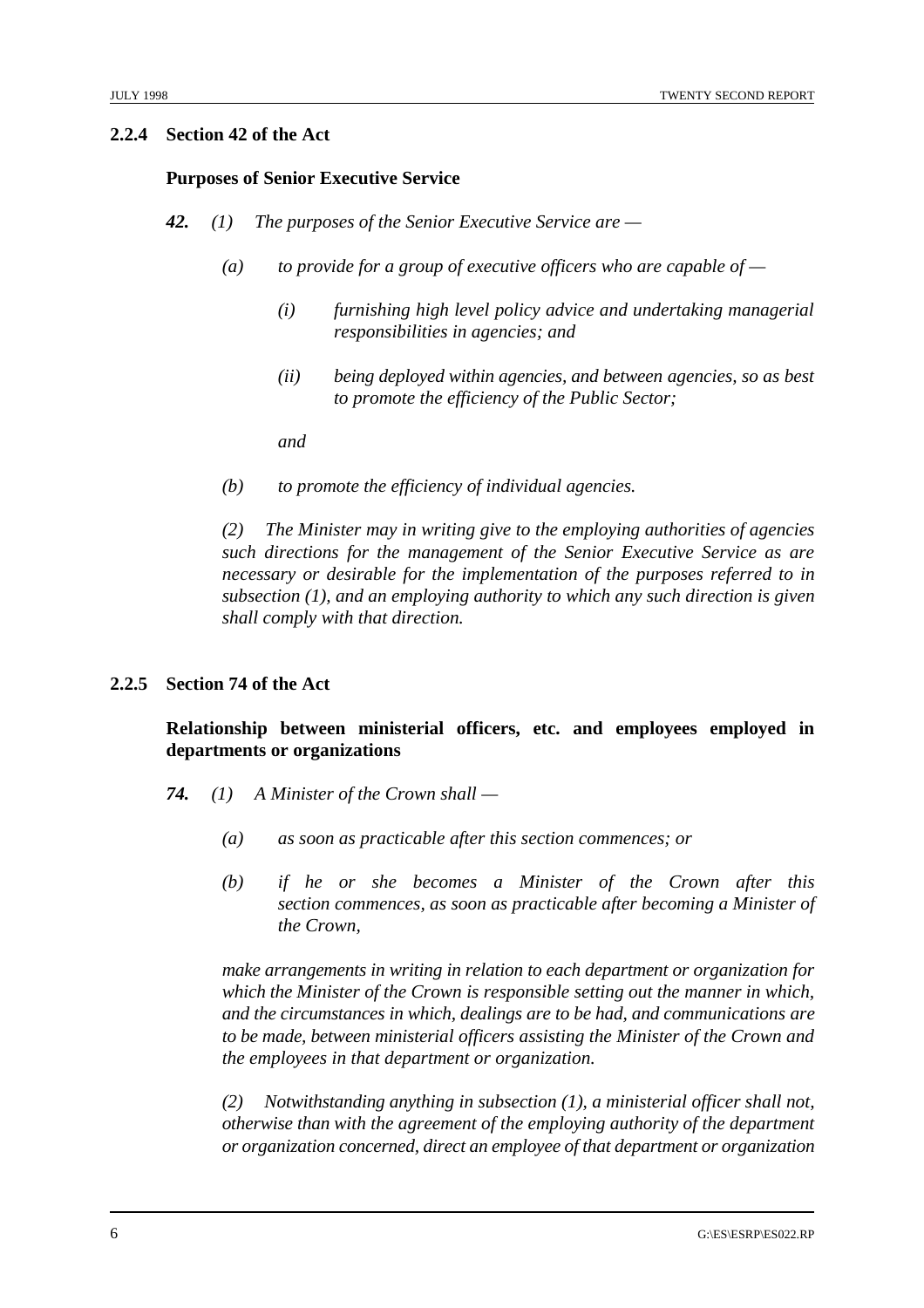*in relation to the manner in which that employee is to perform the functions of his or her office, post or position in that department or organization.*

*(3) In this section —* 

*``ministerial officer'' includes —* 

- *(a) person occupying a special office created under section 36 as read with section 75 (1); and*
- *(b) person engaged under a contract for services under section 100 (1) to assist a political office holder.*

#### **2.2.6 Section 105 of the Act**

#### **Restriction on communications by members of Parliament, etc.**

*105. (1) Subject to this section, a person who is a member of Parliament or ministerial officer shall not interview or communicate with —* 

- *(a) an employing authority or its delegate concerning the selection or appointment of any person to an office, post or position in the Public Sector; or*
- *(b) the Commissioner or his or her delegate concerning the selection, appointment or reappointment of a chief executive officer.*

*Penalty: \$1 000.*

- *(2) Nothing in subsection (1) applies to discussions* 
	- *(a) between*
	- *(i) a political office holder; and*
	- *(ii) the Minister, a delegate of the Minister, the chief executive officer of the department principally assisting the Minister in the administration of this Act or the delegate of that chief executive officer,*

*concerning a request by the political office holder for the selection and appointment or engagement of a person as a ministerial officer to assist the political office holder; or*

- *(b) between*
- *(i) the Minister and other Ministers of the Crown; or*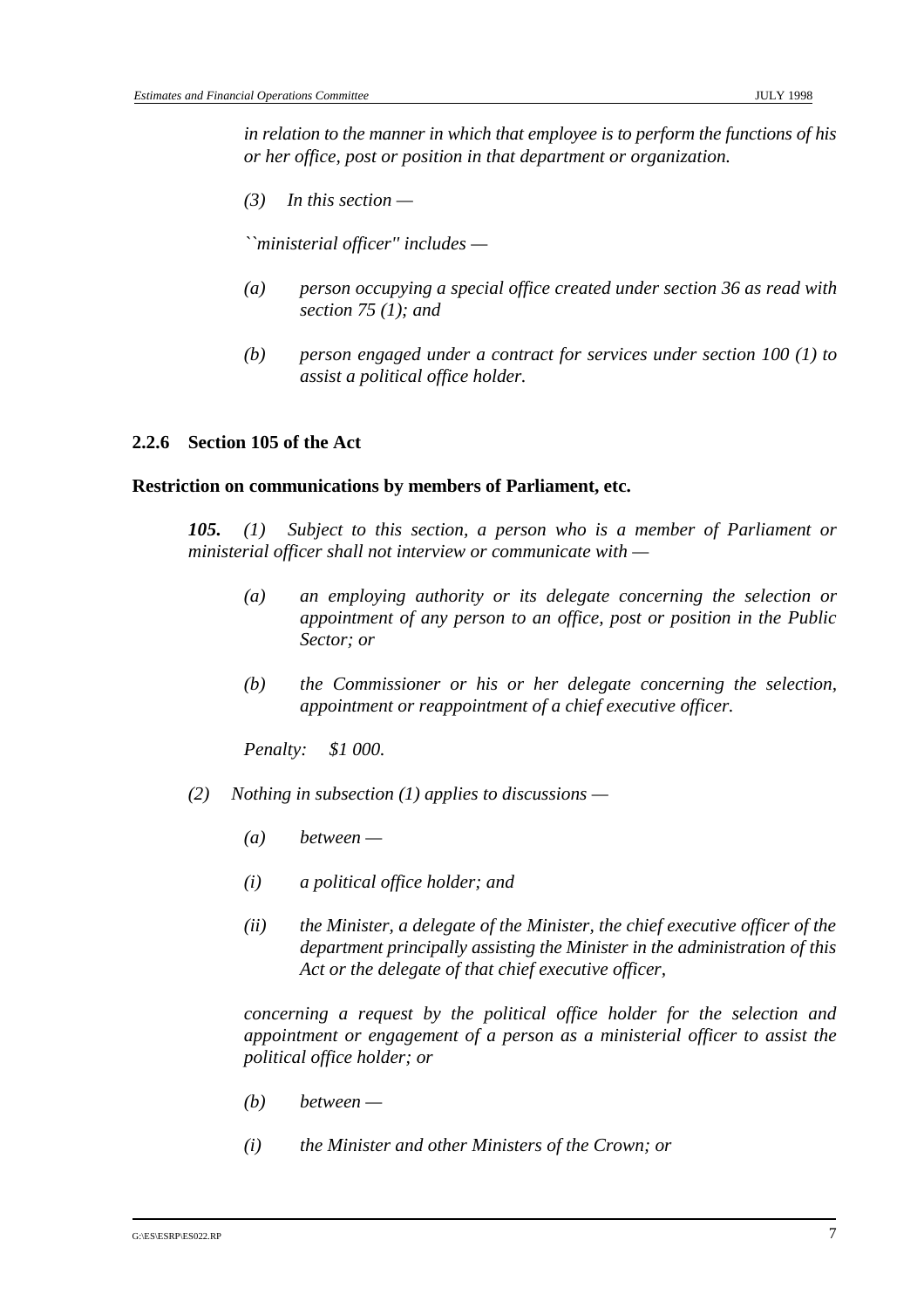*(ii) the Commissioner and a Minister of the Crown,*

*concerning the selection, appointment or reappointment of a chief executive officer.*

*(3) A reference in subsection (1) to a member of Parliament or a ministerial officer includes a reference to a person acting on behalf of a member of Parliament or a ministerial officer, as the case requires.*

*(4) In this section —* 

*``ministerial officer'' includes —* 

- *(a) person occupying a special office created under section 36 as read with section 75 (1); and*
- *(b) person engaged under section 100 (1) under a contract for services to assist a political office holder.*

#### **3. Mr Byron's account**

- 3.1 Mr Byron's account is that, on the morning of Monday 12 January 1998, Mr Payne attended his office and said that Mr Fletcher had blamed him for the delay which had occurred in the development of prison accommodation planning. Mr Payne expressed concern over this allegation and Mr Byron, therefore, suggested that a meeting should be arranged with Fletcher in an attempt to resolve the matter. Mr Byron then telephoned Mr Fletcher and arranged a meeting for Tuesday afternoon on 13 January 1998.
- 3.2 Mr Byron received a telephone call, mid to late morning on 13 January 1998, from Ms Smith who said that the Attorney General wished to meet with him on Monday 19 January 1998. Ms Smith indicated that the Attorney General intended to discuss prison accommodation, including the planning for the construction of a new prison, and also his dissatisfaction with the information and advice he had obtained from Offender Management. Ms Smith said that the matter had now become urgent and told Mr Byron to "stand by" to receive a telephone call from the Attorney General.
- 3.3 Following the conversation with Ms Smith, Mr Byron received a telephone call from the Attorney General who said that Justice was not viewed favourably in Cabinet. The Attorney General said that he had been unable to obtain the advice and information he wanted from Offender Management. He also complained about the quality of the material provided to him and, when pressed about this contention, said that he wanted "more analysis and more background".
- 3.4 The Attorney General complained that he had been trying for over a year to get what he wanted and sometimes had waited for months to receive a response to his requests. He referred to a presentation made to him "some time ago" but when Mr Byron corrected him and said that it was in fact only "some months ago" the Attorney General replied "it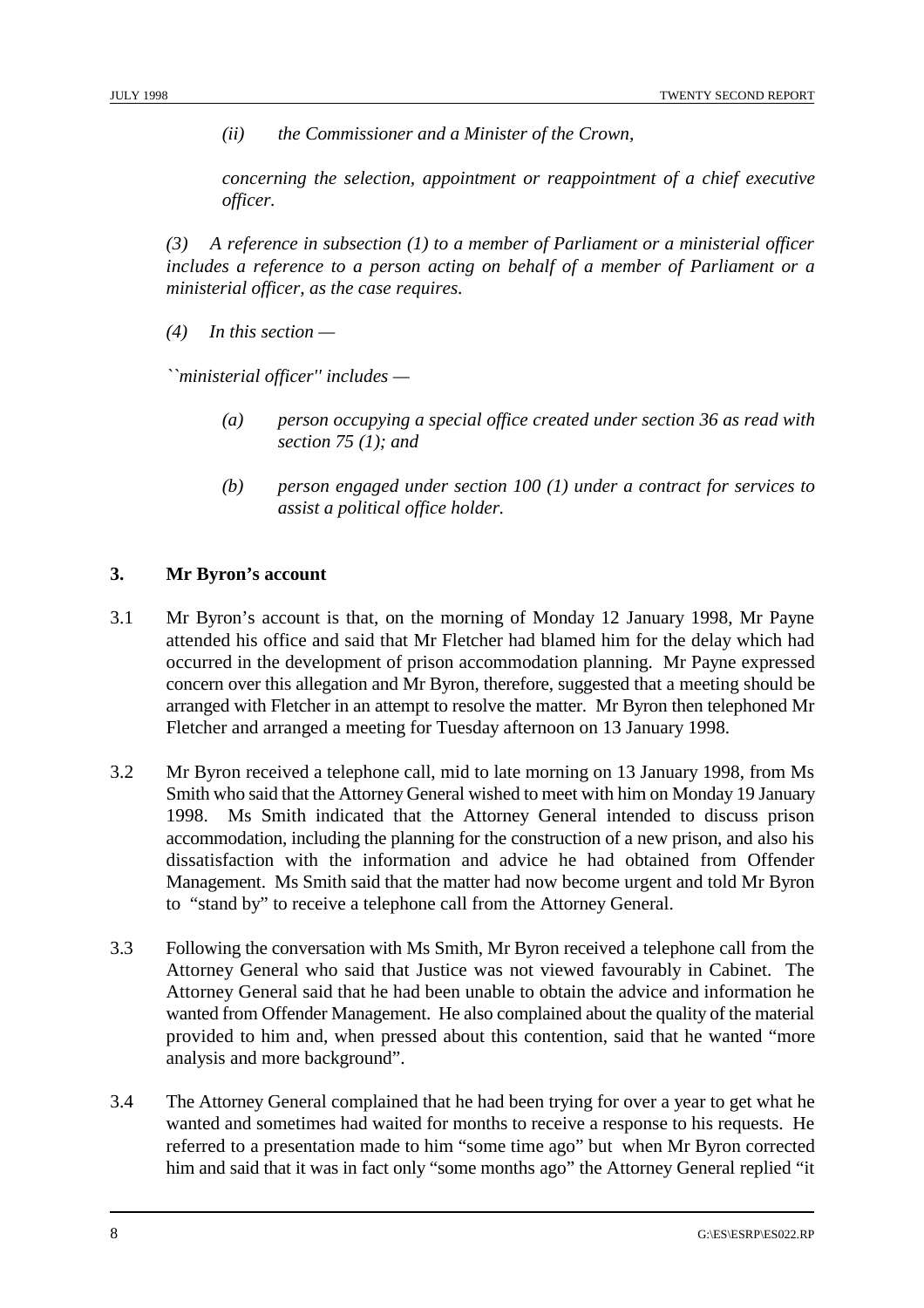must have been about a year ago". The Attorney General made reference to what he had seen on his overseas visit to the United States and indicated that he wanted that information included in the relevant submissions.

- 3.5 The Attorney General told Mr Byron that he wanted to discuss these problems with him following the Cabinet meeting on the afternoon of Monday 19 January 1998. At that point, Mr Byron suggested that Mr Payne should attend the meeting as he had been made aware that he was being held responsible for the matters raised. Initially, the Attorney General said that he did not want Mr Payne to attend, however, after further discussion he agreed on the condition that his comments would be directed towards Mr Byron. The Attorney General then made the comment that he wanted Mr Byron to become personally and centrally involved and that he would now hold him responsible for the developments, information and advice.
- 3.6 On the afternoon of 13 January 1998, Mr Byron and Mr Payne attended Mr Fletcher's office to discuss the concerns about the criticism which had been directed towards Mr Payne. At the meeting, Mr Payne outlined his case to Mr Fletcher and produced Offender Management, Ministry of Justice, files to support his position. According to Mr Byron, Mr Fletcher accepted that Mr Payne was not to blame for the delay and that there was no evidence of him being obstructive. At that point, Mr Payne departed and appeared to be satisfied with the outcome of the meeting.
- 3.7 After Mr Payne's departure, Mr Fletcher told Mr Byron that Mr Payne was to be removed from his position of Executive Director, Offender Management and would be transferred to another position in the Premier's Department. Mr Fletcher explained that the position would be one that Mr Payne could "do well and would enjoy". He said that the Attorney General wanted Mr Payne out and had discussions with the Premier about the matter. Mr Fletcher mentioned that the Premier was concerned about the delays in prison accommodation planning and he had told the Attorney General that something had to be done urgently.
- 3.8 Mr Fletcher told Mr Byron that the Attorney General had "dug his toes in and that the Premier would not oppose him". He said that the Premier and the Attorney General had discussed the matter and it had been decided that Dr Paul Schapper would replace Mr Payne. Mr Fletcher commented that the Attorney General was in favour of Dr Schapper because it would give the position the "intellectual grunt" which it does not have now.
- 3.9 Mr Byron queried whether the Premier understood the cause of the delays to which Mr Fletcher responded that the Premier was aware that the Attorney General had been responsible for the delays as he was not making decisions. Mr Byron then asked Mr Fletcher if he was correct in assuming that the course of action had been proposed by the Attorney General and was being delivered on the Premier's behalf to which Mr Fletcher replied "yes". Mr Fletcher explained that he was simply informing Mr Byron what had been agreed between the Attorney General and the Premier. He emphasised the position by saying to Mr Byron that the Attorney General had "dug in his toes and becomes very determined when he digs in his toes". Mr Fletcher also mentioned that a similar situation had occurred when the Attorney General had refused to work with Mr David Grant and the Premier had to go along with him on that occasion.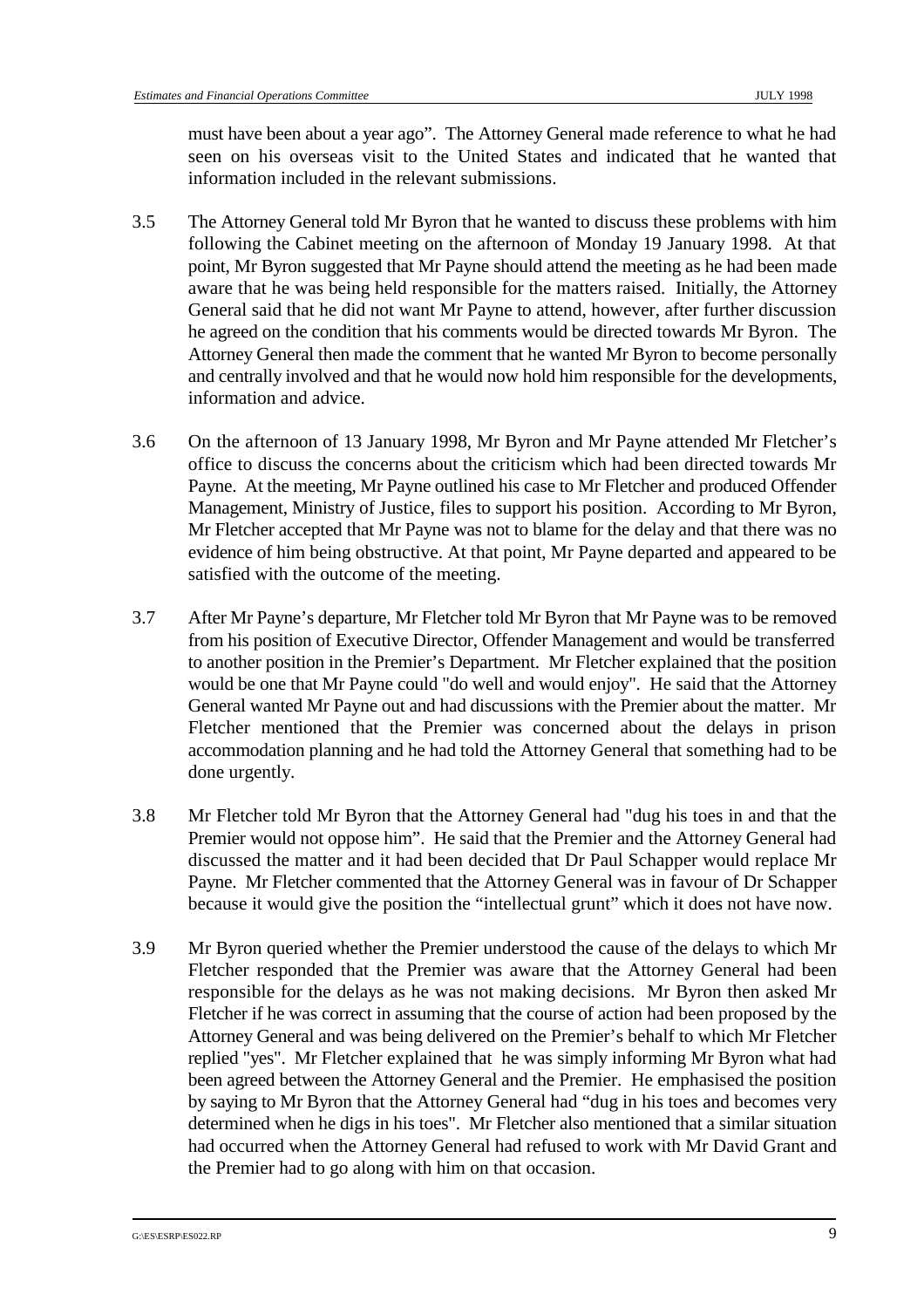- 3.10 Mr Byron again asked Mr Fletcher if it was recognised that Mr Payne had done nothing wrong and Mr Fletcher replied "yes". Mr Byron then asked Mr Fletcher if the Premier understood this and Mr Fletcher replied "yes" and assured Mr Byron that Mr Payne would be "looked after". At that point, Mr Byron objected and said that the proposed course of action was unjust because Mr Payne was not at fault and had done nothing wrong and, in his view, this was widely recognised. Mr Byron said that, no matter how it was "dressed up", it would be humiliating for Mr Payne particularly when he had done nothing wrong. He also commented that the proposed course of action would cause serious morale problems in the Ministry of Justice and send out negative messages to staff.
- 3.11 Mr Fletcher told Mr Byron that he would raise his concerns with the Premier but told him that he also needed to be practical about the matter. Mr Fletcher again assured Mr Byron that there was no choice in the matter because the Attorney General was adamant and the Premier would not oppose him. He repeated that Mr Payne would be looked after and that he would be happy with the position offered.
- 3.12 Later that afternoon, Mr Payne attended Mr Byron's office and asked if anything was wrong to which Mr Byron replied "yes". Mr Byron told Mr Payne that he was unable to talk about the problem but would speak to him later. Mr Byron said that the conversation was difficult because he was upset and Mr Payne obviously sensed that something was wrong. Mr Byron does recollect Mr Payne making some comment to the effect that he was worried that he was being "shafted".
- 3.13 On Wednesday 14 January 1998, Mr Byron received a telephone call from Ms Smith who said that the Attorney General did not want Mr Payne to attend the meeting arranged for Monday 19 January. According to Mr Byron, he told Ms Smith that the Attorney General had agreed to allow Mr Payne to attend the meeting on the condition that it was understood that all comments would be directed to him and not to Mr Payne. Ms Smith said that she would speak to the Attorney General and make further contact with Mr Byron if necessary.
- 3.14 During that telephone conversation, Ms Smith also told Mr Byron that the Attorney General becomes "confused" when he obtains information from Offender Management which conflicts with those views expressed to him by prison officers. Ms Smith said that the Attorney General finds it "frustrating" that all the different opinions and ideas are not included in the submissions prepared by the Ministry of Justice. Accordingly, Ms Smith asked Mr Byron to arrange a meeting with all relevant persons so that ideas could be exchanged.
- 3.15 On that same day, Mr Payne attended Mr Byron's office and told him that a friend of his in the media had contacted him on Tuesday and told him that he had "had it" in the sense that he was going to lose his job. Mr Payne's friend assured him that he would not use the information until the matter became public. Mr Payne then pressed for further information and Mr Byron told him in general terms his understanding of the situation.
- 3.16 On the afternoon of Thursday 15 January 1998, Mr Byron telephoned Mr Fletcher and was told that his objections had been raised with the Premier but the position remained unchanged and the proposal was still to replace Mr Payne with Dr Schapper. Mr Fletcher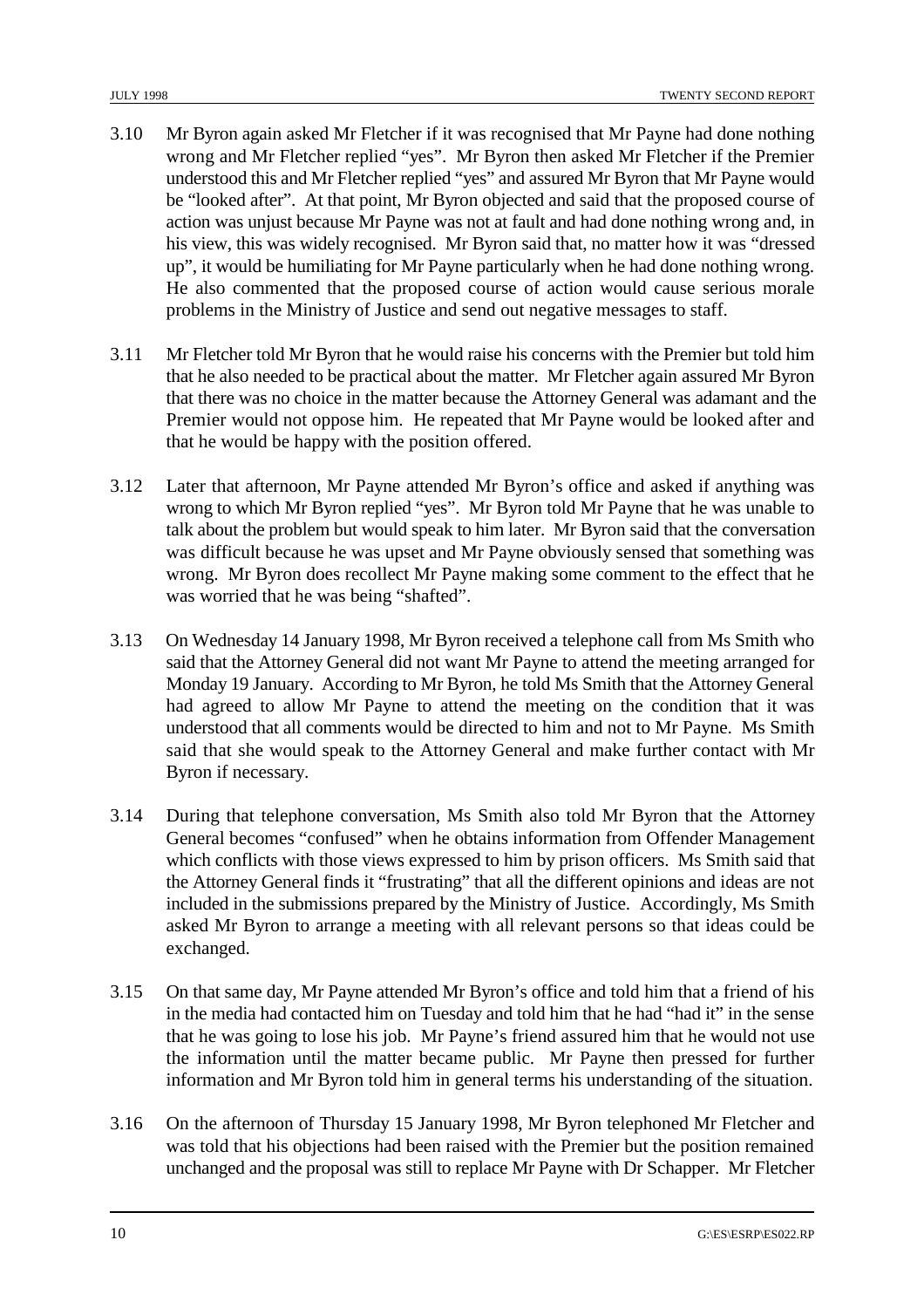again repeated that the Attorney General would not "budge" and that the Premier would not oppose him. At that point, Mr Byron said that Mr Payne should be informed of the situation but Mr Fletcher said that he should wait until the Premier and the Attorney General met on Monday to discuss the matter and also pointed out that Dr Schapper had not been informed of the proposal. Mr Byron again made it clear that he was "utterly" opposed to the proposed course of action. Mr Fletcher told Mr Byron that he would contact him on Monday to discuss the matter further.

- 3.17 At 11.00am on Monday 19 January 1998, Mr Byron sent his letter of resignation to the Premier and forwarded copies to the Attorney General and Mr Fletcher. Mr Byron also provided a copy of the letter to Mr Payne and told him to present it to his senior officers when they met at 12.00 noon that day. At 11.55am, Mr Byron received a telephone call from Ms Smith who said that she had been instructed by the Attorney General to inform him that he could "refuse the appointment". Ms Smith explained to Mr Byron that the Attorney General was not aware that anyone had spoken to him concerning Mr Payne's situation to which Mr Byron replied that he had been dealing with Mr Fletcher over the matter for the last four days. Mr Byron advised that it was his understanding that Mr Fletcher was acting on behalf of the Attorney General and the Premier.
- 3.18 At approximately 12.15pm, Mr Byron received a telephone call from the Attorney General who requested his attendance at a meeting with him and the Premier at 2.30pm in the Premier's office. On attending the meeting, the Attorney General informed Mr Byron that he had no right to resign without first consulting him and Mr Byron replied that he did not need the Attorney General's permission. At that point, the conversation became heated and the Premier intervened and assured Mr Byron that the meeting was in an endeavour to ensure that the correct procedure was followed and that no action would be taken against Mr Payne without his consent.
- 3.19 Mr Byron relayed to the Attorney General and the Premier the details of the conversations he had with Mr Fletcher and emphasised that it had been made clear to him that he had no say in the proposed removal of Mr Payne. Mr Byron also commented that he "knew when he was being softened up" despite the assurances from the Premier and Attorney General. In response to Mr Byron's comments, the Attorney General said that he was unhappy with the advice he had received from Mr Payne concerning prison planning developments and that he intended to discuss these concerns at the meeting which had been arranged for that day.
- 3.20 The Premier said that Mr Fletcher had told him about Mr Byron's objections concerning Mr Payne being moved from his position. He said that the discussion was in general terms and it was obvious that there had been a misunderstanding concerning the matter. Mr Byron informed the Attorney General that Mr Payne had done nothing wrong and that he would not agree to be party to the proposed course of action. The Attorney General then asked Mr Byron why he had not discussed the matter with him and Mr Byron replied that he had no reason to doubt what he had been told by Mr Fletcher. Mr Byron explained that he had always found Mr Fletcher to be "straight and very supportive" since he had taken up his position and that he had been assured by Mr Fletcher that the Attorney General was adamant and that the Premier had agreed with the proposal.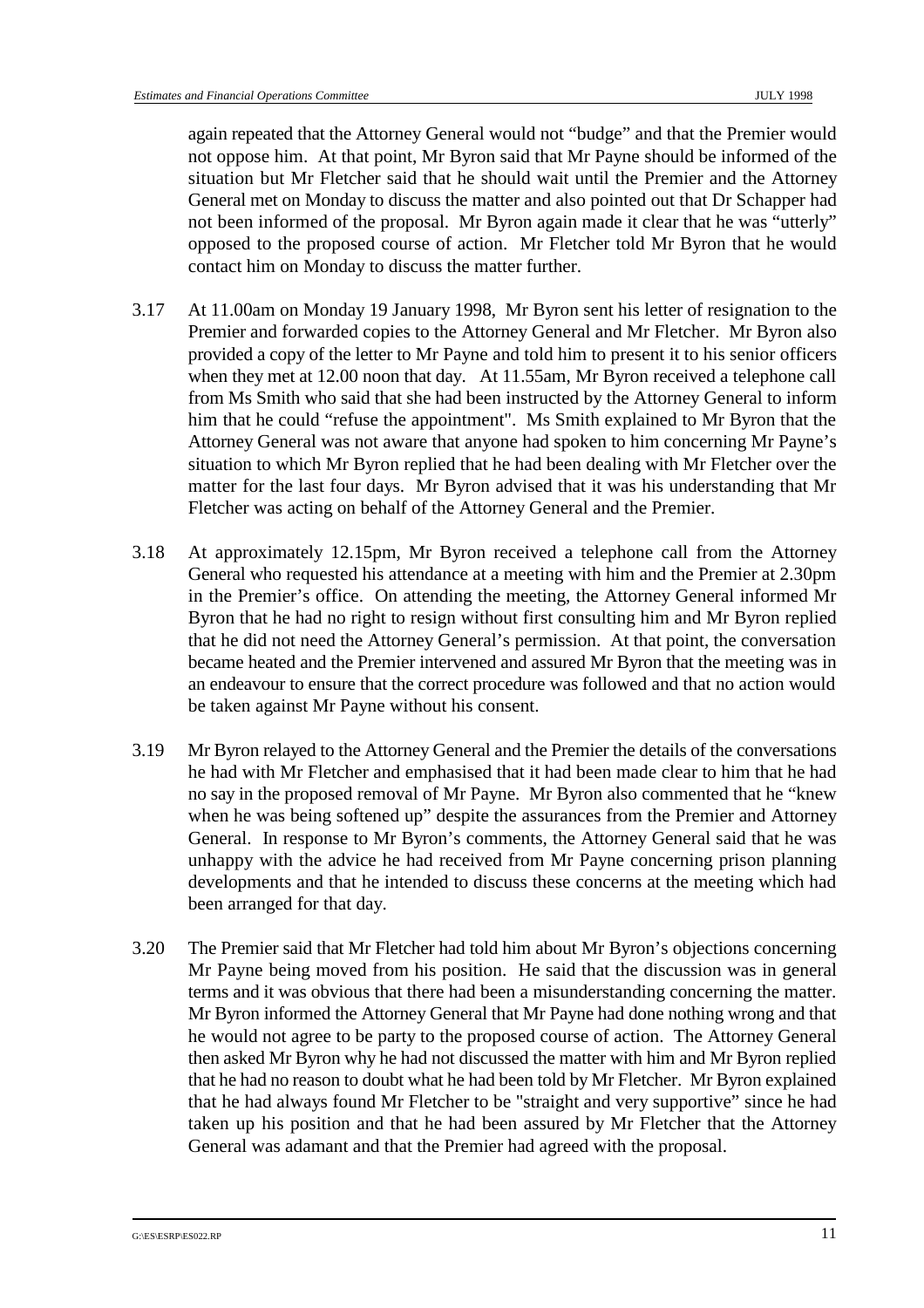- 3.21 Mr Byron then asked the Attorney General why he did not raise the matter with him during the course of their telephone conversation on the previous Tuesday. The Attorney General replied that the matter was not raised with him until later during the week at which time he indicated that he would only agree to Dr Schapper replacing Mr Payne if he had the approval of Mr Byron. The Premier then told Mr Byron that he did not want him to resign and that the enquiries he had made revealed that he was "a good operator and was doing a good job". Furthermore, the Premier said that the job was difficult and that they would have problems finding a suitable replacement. The Premier then left the room to allow Mr Byron and the Attorney General to converse in private.
- 3.22 During the private discussion, Mr Byron told the Attorney General that he was very angry at what had occurred and expressed his disappointment in regard to what appeared to be an expectation that he would simply comply with the proposal. The Attorney General again reiterated that he had not obtained prompt and adequate advice from Mr Payne. Mr Byron disagreed and indicated that the Ministry of Justice's documentation would not support the Attorney General's comments. Mr Byron explained that Mr Payne, and senior officers within his division, found it very difficult because the Attorney General "kept moving the goal posts" and that they experienced great difficulty in ascertaining his requests. Mr Byron said that the Ministry staff were intelligent people who wanted to get the job done but the Attorney General was causing difficulties.
- 3.23 The Attorney General responded to the comments by saying that Mr Byron had not attended all the meetings and was not privy to some of the discussions which had taken place, to which Mr Byron agreed. The Attorney General then said that he required "more analysis and background" and Mr Byron responded by saying that it was his understanding that he was never satisfied with the information provided. Mr Byron also commented to the Attorney General that, in his view, the Offender Management Division are confused and intimated by the Attorney General to the point where communication now appears to have broken down. He told the Attorney General that this view was shared by all of the staff who have been involved in the project and was not only limited to Mr Payne.
- 3.24 Following the discussion, the Premier returned to the room and again asked Mr Byron to reconsider his resignation. The Attorney General and the Premier both told Mr Byron that he was doing a very good job and that the Ministry would go backwards if he were to leave. The Attorney General commented that he did not want to see all of Mr Byron's hard work wasted and that resigning would not assist Mr Payne's career. At that point, Mr Byron told that Attorney General and the Premier that Mr Payne was shattered by these developments and that he would be surprised if he wanted anything more to do with the Ministry of Justice and his current position. Mr Byron also informed the Premier and the Attorney General that he had placed Mr Payne on special leave with pay and that he may wish to leave the Ministry of Justice and negotiate a pay out. In response to these comments, the Premier undertook to telephone Mr Payne.
- 3.25 Finally, Mr Byron told the Premier that he had been presented with two different versions and that he did not know whom he could trust. He explained that he would not be confident that there would be no retribution against him in the future if he was to withdraw his resignation. The Premier asked Mr Byron to reconsider his position over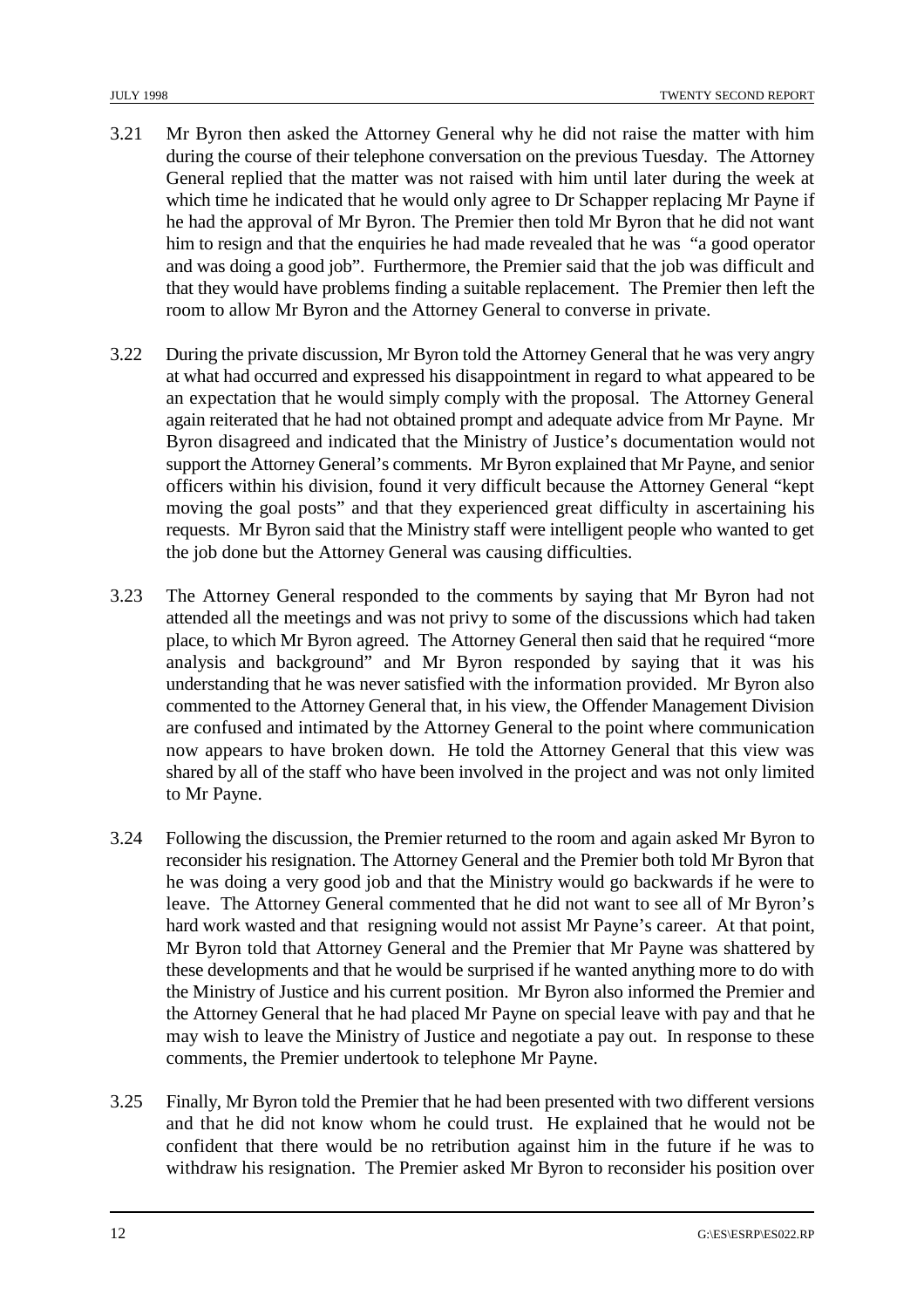night and that he would summons Mr Fletcher from leave to discuss the matter at a meeting the following morning at 7.30am. Mr Byron and the Attorney General then departed the Premier's office.

- 3.26 According to Mr Byron, the Attorney General commented in the lift that he had previously experienced problems with Mr Fletcher and reiterated that he had never said that he wanted to remove Mr Payne from his position. Mr Byron replied that he was very angry over the matter and the Attorney General said that he was also very angry.
- 3.27 At 7.30am on 20 January 1998, Mr Byron met with the Premier and the Attorney General. Mr Byron informed the meeting that he had spoken to Mr Payne who said that he wanted to leave the Ministry of Justice and would like to negotiate a Management Initiated Retirement Package. Mr Byron then informed the Premier and the Attorney General that he had a very clear understanding of the two versions he had received and had arrived at the conclusion that there had been a misunderstanding between the Premier, the Attorney General and Mr Fletcher. In these circumstances, Mr Byron said that it was not his intention to withdraw his resignation.
- 3.28 The Premier responded to Mr Byron by stating that he would not accept his resignation and that the Attorney General wished him to continue in his current position. The Attorney General then asked Mr Byron to reconsider to which he declined and reaffirmed his determination to maintain his position. The Premier then called Mr Fletcher to the meeting and Mr Byron repeated his recollection of the conversation that had taken place between them the week prior.
- 3.29 The Premier explained to Mr Fletcher that Mr Byron had made up his mind to resign and that he would respect his wishes. At that point, the Attorney General told Mr Byron that he never intended that any pressure should be brought to bear on him and that the intention was that Mr Payne would only be removed with his approval. The Attorney General also said that he was not involved in the proposal to move Mr Payne and that it was first mentioned to him after the telephone conversation with Mr Byron the previous Tuesday.
- 3.30 At the Premier's suggestion, the Attorney General and he left the room and Mr Byron and Mr Fletcher had a general discussion about the matter. During that discussion, Mr Byron said that he regretted the "fuss" but was unable to be a party to the proposed course of action against Mr Payne. According to Mr Byron, Mr Fletcher agreed that it was recognised that Mr Payne was not at fault and that the delay was caused by the Attorney General. Mr Byron then said words to the effect "Ian, just tell me one thing. Is the Attorney General lying to me?" to which Mr Fletcher replied "yes". Mr Byron repeated the question and Mr Fletcher again replied "yes".
- 3.31 The Premier and the Attorney General then returned to the room and the Premier asked Mr Byron whether there was anything personal, such as not living in Perth, which formed part of his decision to resign. Mr Byron replied that he enjoyed living in Perth and that it was always his intention to complete the full five (5) years of his contract. Mr Fletcher then queried whether Mr Byron's remuneration was satisfactory to which Mr Byron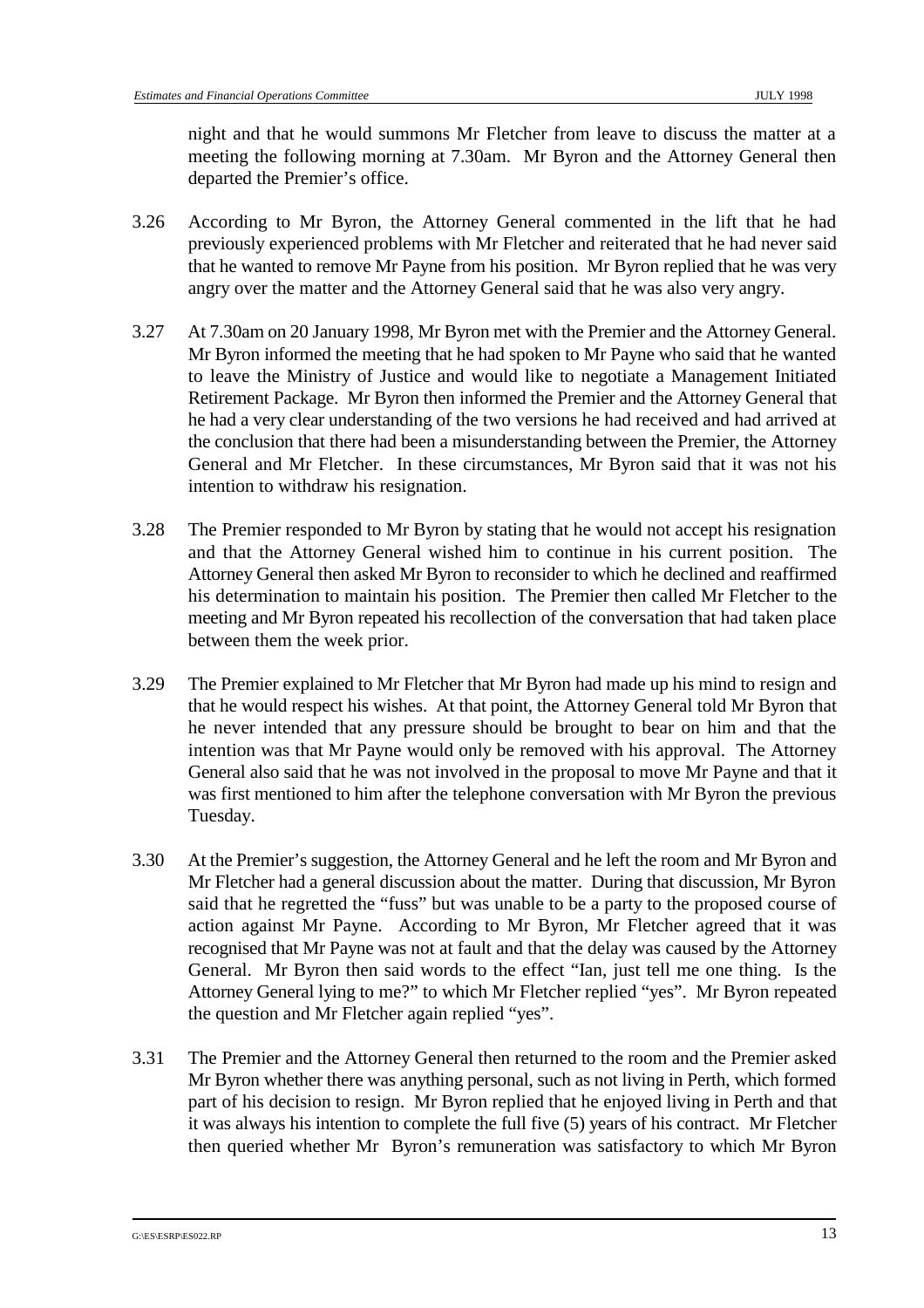replied that he was happy with his remuneration and that also formed no part of his decision to resign.

3.32 Discussion then occurred concerning possible replacements for both Mr Payne's and Mr Byron's positions of employment. Mr Byron informed the meeting that he would organise a replacement for Mr Payne and Jan Shuard was suggested as a possible candidate. It was agreed that a more extensive search would be required to replace Mr Byron.

#### **4. Mr Payne's account**

- 4.1 On Monday 12 January 1998, Mr Payne received a telephone call from Ms Smith concerning a woman who had died in the Fremantle Hospital shortly after her release from Bandyup Women's Prison. During the course of that conversation, Ms Smith said that she had attended the Chief of Staff meeting that morning and that Mr Fletcher had accused the Attorney General and her of "following Kevin Payne's agenda in respect of prison matters". Ms Smith said to Mr Payne "Do not tell anyone I told you" and left the conversation on that note.
- 4.2 Immediately after this conversation, Mr Payne attended Mr Byron's office and said to him "I am concerned because we always seem to get the blame for things that are not within our control. Here we are getting told that we made a decision in respect to the additional beds at Canning Vale. We are getting flak about private prisons". According to Mr Payne, he then said to Mr Byron "Lets go on the front foot because we do not want to get any more flak. Lets go and see Ian Fletcher". A meeting was then arranged to meet with Mr Fletcher the following day.
- 4.3 On Tuesday 13 January 1998, Mr Byron and Mr Payne attended Mr Fletcher's office to discuss the perceived problems. Mr Fletcher asked what the issues were and Mr Payne raised the issue of private prisons. Mr Fletcher's response was "Do not worry Kevin. It is not your fault. We know it is the Minister's Office". After a short general discussion, Mr Payne was requested to leave and was confident that the matter had been satisfactorily resolved.
- 4.4 Shortly after the meeting, Mr Byron attended Mr Payne's office and said "You are in a lot of trouble. People want you moved". Mr Byron explained to Mr Payne that the Attorney General and Mr Fletcher had reached the conclusion that Dr Schapper should replace him as Executive Director, Offender Management. Mr Byron told Mr Payne that he had indicated to Mr Fletcher that the decision was clearly wrong and that the Offender Management executive would be devastated and that such a decision would send out the wrong message to Management. Mr Byron told Mr Payne that Mr Fletcher intended to talk to the Premier about these concerns.
- 4.5 On Thursday 15 January 1998, Mr Payne spoke to Mr Byron who said that he had spoken to Mr Fletcher who said that he understood his concerns and would discuss them with the Attorney General but he did not think that he would change his mind. According to Mr Payne, Mr Byron commented "It seems clear to me that you will have to be shifted. I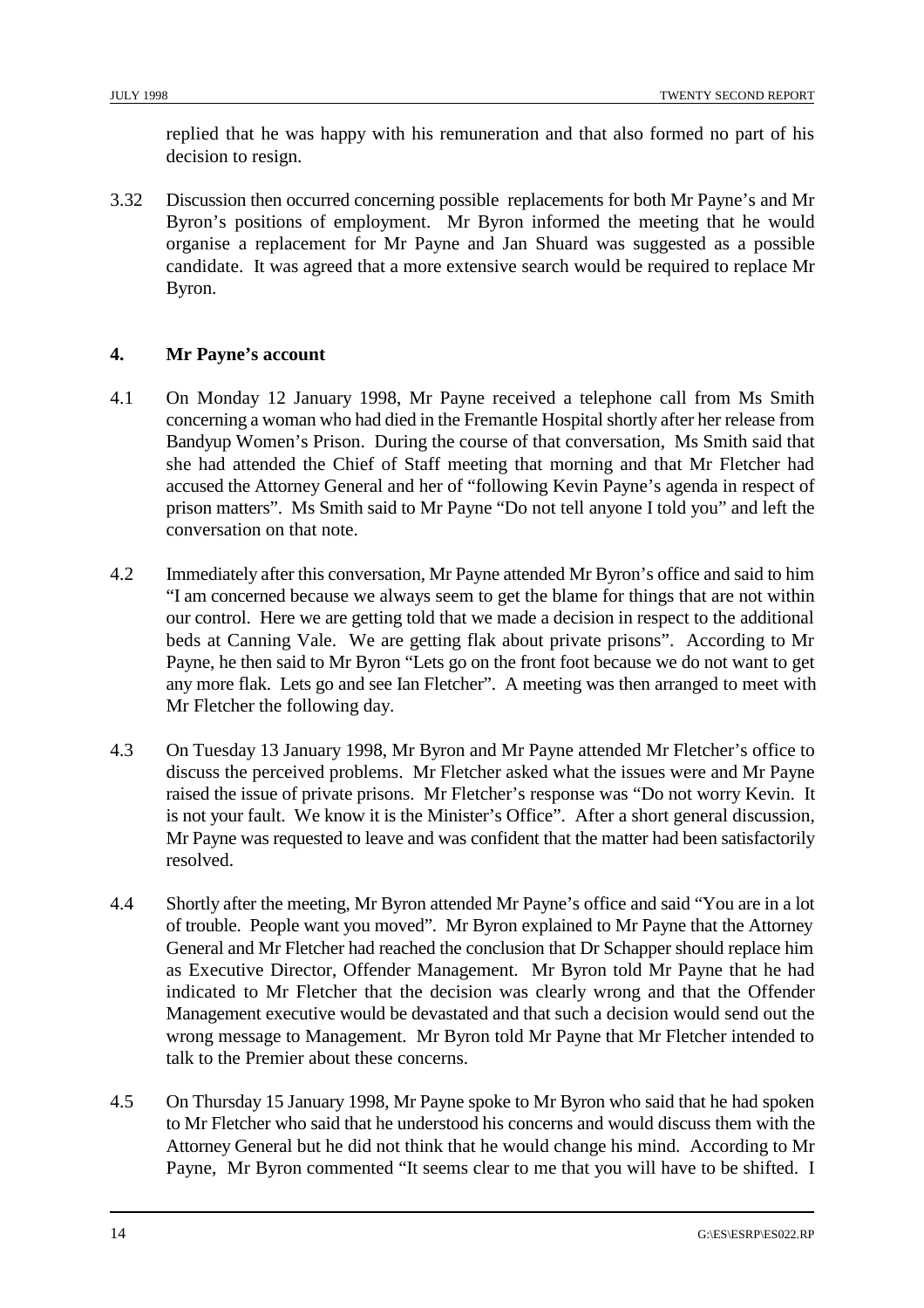know it is wrong because I know you have done the things right. I am going to stand by you".

- 4.6 On Friday 16 January 1998, Mr Byron and Mr Payne had a discussion during which Mr Byron commented "I expect that I will be sacked on Monday". Mr Payne queried "why" and Mr Byron responded "Because if they do not change their mind, I am the only one who can shift you and I am not going to shift you". Mr Byron also indicated that he was aware that the Attorney General and the Premier planned to meet on the morning of Monday 19 January 1998 to discuss the matter.
- 4.7 On Monday 19 January 1998, Mr Byron tendered his resignation and placed Mr Payne on special leave. On the following day, the Director General of the Department of the Premier and Cabinet, Mr Mal Wauchope, contacted Mr Payne at home and requested his attendance at a meeting that day with the Premier. At the meeting, a general discussion ensured relating to the circumstances surrounding Mr Byron's resignation and Mr Payne being placed on special leave. A later discussion also occurred between Mr Wauchope and Mr Payne concerning the options available to Mr Payne and, in particular, the drafting of a Management Initiated Retirement Package.
- 4.8 Following the discussion with the Premier and Mr Wauchope, the Attorney General attended the meeting and Mr Payne expressed his concerns and understanding of the situation. Mr Payne considered that the discussions with the Attorney General were amicable and was quite satisfied with the outcome. According to Mr Payne, he commented to the Attorney General "When I walk out of here, forgetting what we have discussed, I still want to remain friends". Furthermore, Mr Payne said that when the Attorney General left the room, he said "Good luck with whatever you do from here".
- 4.9 The Committee has had access to the draft Management Initiated Retirement Package prepared for Mr Payne. At this stage, the Committee notes that a condition of the Package was that the employee agrees that they will "not at any time express to any person criticism or adverse comment regarding the circumstances of the administration of the Ministry of Justice or of a Minister for the Government" ( refer to comments at 11.14 and 12.2).

#### **5. Attorney General's account**

- 5.1 On Tuesday 13 January 1998, the Attorney General instructed Ms Smith to arrange an appropriate time with Mr Byron to receive a telephone call from him that day. The Attorney General then telephoned Mr Byron and expressed his concern about a statement made by Mr Fletcher to Ms Smith that she and the Attorney General had been "captured" by Mr Payne on the matter of private prisons. The statement had been made by Mr Fletcher at the Chief of Staff meeting held the previous day and the Attorney General told Mr Byron that the Ministry of Justice had to be prepared to meet any criticism.
- 5.2 The Attorney General said that the problems could be resolved if Mr Byron were take responsibility and specifically said "You're the bloke. You're the CEO. You're the one responsible to me. You must do it". At that point, the Attorney General and Mr Byron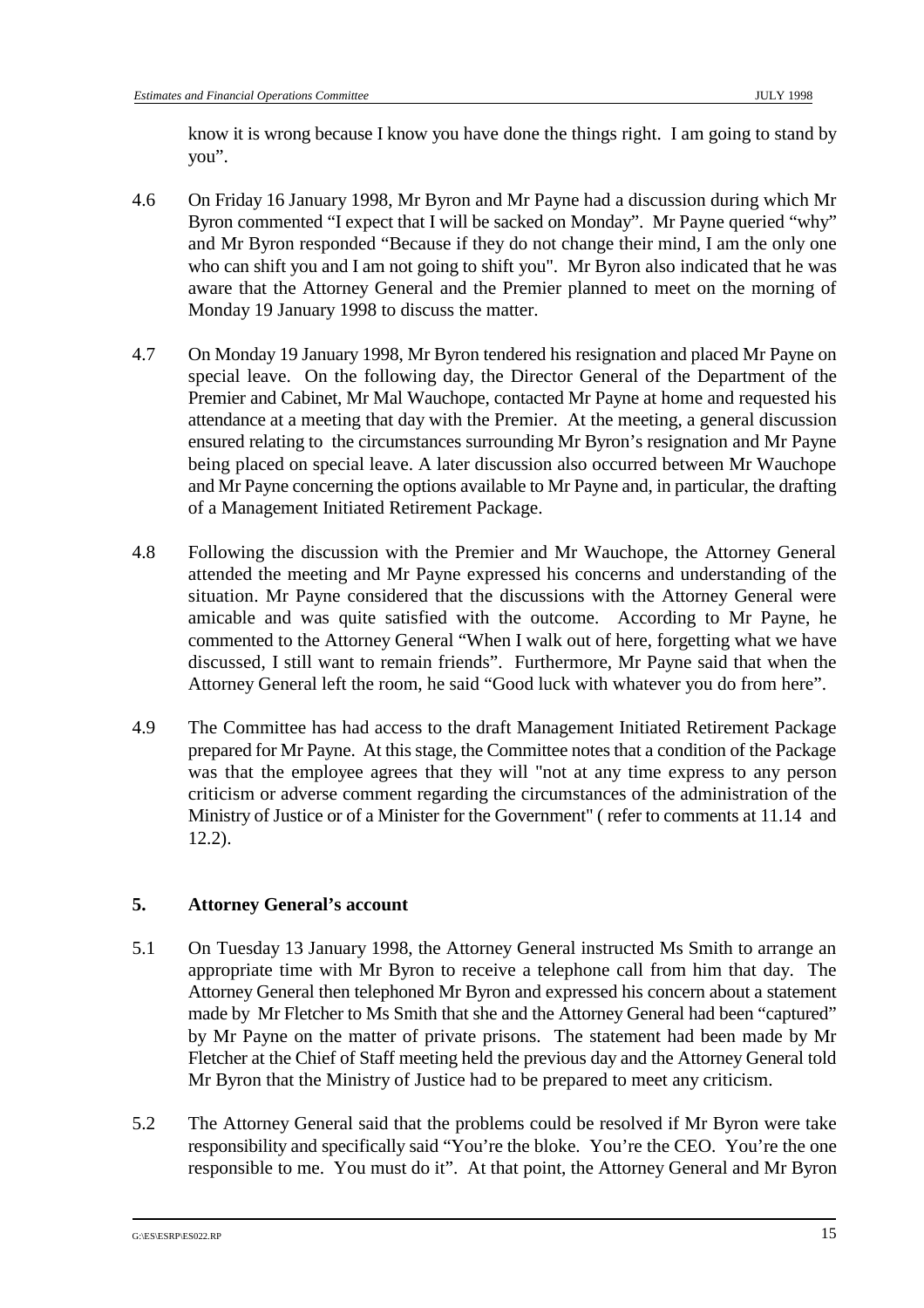disagreed about the nature of the Director General's role with Mr Byron saying that he was initially advised that he was "admiral of the fleet" and not "captain of the ship".

- 5.3 In arguing his case, the Attorney General said to Mr Byron " I want you to take a personal interest in this and make sure that what I want is delivered, whatever that might take". Mr Byron's response was that "They reckon they don't understand what you want" to which the Attorney General replied "That's fine. I'm quite happy to have another meeting which everybody attends and everybody can hear it, discuss it, we can spend two hours discussing the whole problem. Let us get it resolved though so we all know where we are going and we get it done, but you are the person who has to take responsibility for it".
- 5.4 The Attorney General explained to Mr Byron that the reason why he called the meeting for Monday 19 January 1998 was so that he could discuss these concerns. Mr Byron then asked whether Mr Payne could attend and the Attorney General replied "Yes, but keep in mind I'm talking to you. You are not sitting there while I talk to Kevin Payne. I'm talking to you".
- 5.5 Following the conversation with Mr Byron, the Attorney General telephoned Mr Fletcher concerning the remarks he had reportedly made at the Chief of Staff's meeting the week prior. The Attorney General also told Mr Fletcher that he had some concerns about obtaining certain cabinet minutes but had arranged to meet with Mr Byron to discuss these matters on Monday 19 January 1998. In response to the Attorney General's comments, Mr Fletcher commented "I've got possibly some sort of alternative suggestion for you" and mentioned the possibility of Dr Schapper replacing Mr Payne in his position as Executive Director, Offender Management.
- 5.6 Mr Fletcher explained to the Attorney General that Dr Schapper would be without a job as a result of the reorganisation in the Premier's Office. Mr Fletcher suggested that Dr Schapper could then replace Mr Payne if a position could be located for Mr Payne which suited his background. In this regard, Mr Fletcher asked the Attorney General whether he would be happy to have Dr Schapper in that position and the Attorney General replied that he thought Dr Schapper could perform the job. The Attorney General also commented that he would be happy for such a move to take place if Mr Payne was happy with the proposal.
- 5.7 During the course of the hearings, the Committee asked the Attorney General if he believed that Mr Fletcher had acted improperly in discussing Mr Payne's removal with Mr Byron without his authorisation. The Attorney General responded by saying that he considers that Mr Fletcher did consult him when he spoke to him on Tuesday 13 January 1998. The Attorney General explained that the Premier is the Minister for Public Sector Management and in this instance, he could not use the person he normally uses to deal with placements (namely Dr Schapper) as that person happened to be one of the persons within the placement. In this regard, the Attorney General considered it quiet proper and acceptable for Mr Fletcher to "sound" out Mr Byron to ascertain his views on Dr Schapper replacing Mr Payne.
- 5.8 On Monday 19 January 1998, the Attorney General attended Cabinet where he first heard of Mr Byron's resignation. At approximately 10.15am, the Attorney General then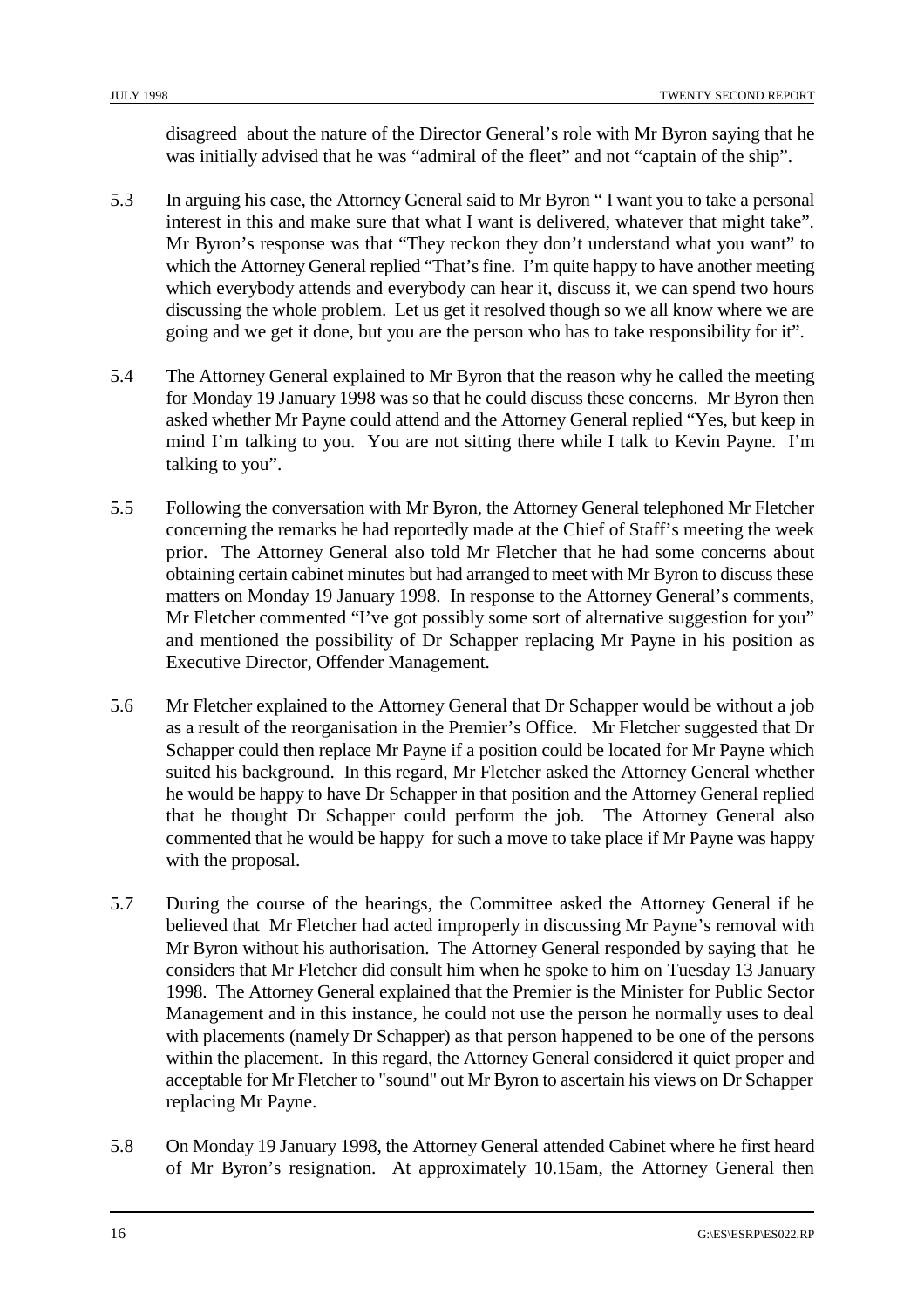received a message to contact his office. He immediately telephoned Ms Smith and said "Somebody must have been talking to Byron. Ring him up and find out who has been talking to him and tell him, if what has been said in his letter of resignation is what he had been told, that it was without my authority".

- 5.9 At about 2.30pm on 19 January 1998, the Attorney General met with the Premier and Mr Byron and discussion occurred concerning Mr Byron's resignation. At some point during the meeting, the Premier left the room and allowed the Attorney General and Mr Byron to converse in private. After the meeting, the Attorney General and Mr Byron exited in the lift and the Attorney General commented to Mr Byron that he had problems with Mr Fletcher before and that he had never said that he wanted Mr Payne removed. Mr Byron responded by telling the Attorney General that he was very angry about the matter and the Attorney General replied that he was also angry.
- 5.10 A further meeting was arranged for 7.30am on Tuesday 20 January 1998 at which the Premier and Attorney General were in attendance. Mr Fletcher also attended the meeting, at a later stage, and the Premier and Attorney General then left the room and allowed Mr Fletcher to converse in private with Mr Byron. The Attorney General and the Premier then rejoined the meeting and were informed by Mr Byron that he did not intend to withdraw his letter of resignation. According to the Attorney General, it was during the course of these discussions that Mr Fletcher commented to him that he would accept full responsibility for any "miscommunication" which had occurred.

#### **6. Mr Fletcher's account**

- 6.1 Prior to 12 January 1998, Mr Fletcher said that he had discussions with the Hon Peter Jones, in his capacity as Chairman of the Core Functions Group Project, about delays in implementing the Project (refer to comment at 8.1 where the Hon Peter Jones recalled that one of the discussions occurred in late 1997 when the Group made a presentation to the Government Management Committee).
- 6.2 On 12 January 1998, Mr Fletcher attended a Principal Private Secretaries meeting at which Ms Smith was in attendance. At that meeting, Mr Fletcher indicated that Mr Jones had expressed concern about delays which he had experienced in handling matters relating to the Offender Management Program. In this regard, Mr Fletcher told the meeting that the Attorney General and Ms Smith were "following Mr Payne's agenda with respect to prison matters" as they related to the Offender Management Core Functions Project.
- 6.3 On Tuesday 13 January 1998, Mr Fletcher received a telephone call from the Attorney General concerning the comments which had been made by Mr Fletcher at the Principal Private Secretaries meeting on 12 January 1998. During the course of the telephone conversation, the Attorney General indicated to Mr Fletcher that he was concerned about delays in the Offender Management Program in dealing with issues and referred to Mr Payne's involvement in the matter. In response to the Attorney General's concerns, Mr Fletcher raised the possibility of Dr Schapper moving to that position and the Attorney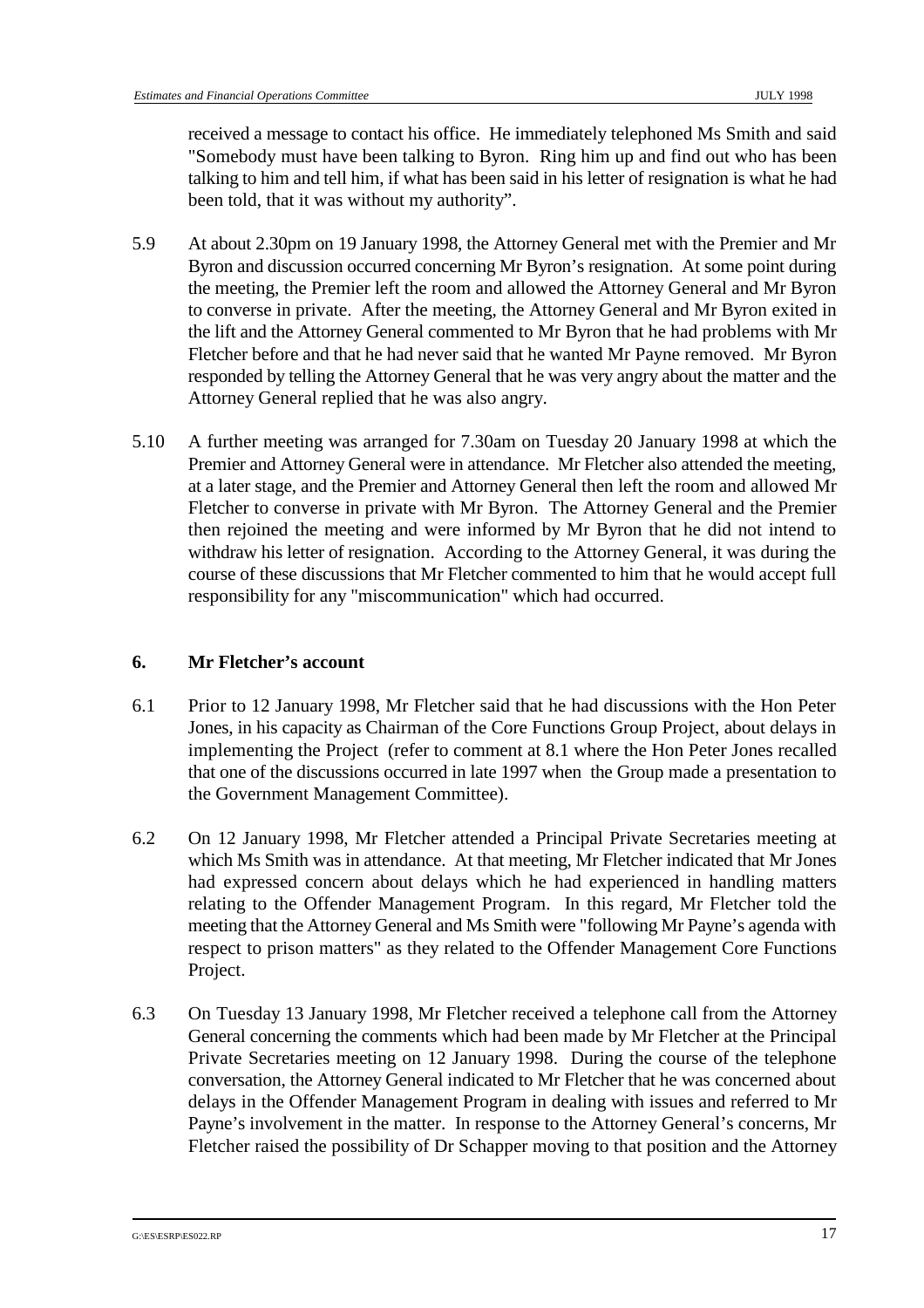General indicated that he would be prepared to consider it on the basis of the proper process occurring.

- 6.4 During the course of the Committee's public hearings, the Attorney General questioned Mr Fletcher about the nature of their telephone conversation on 13 January 1998. The Attorney General asked Mr Fletcher "Did I suggest to you that I wanted Mr Payne removed" and Mr Fletcher replied "No. It was my interpretation of what you had to say". The Attorney General then put to Mr Fletcher that he in fact suggested what could happen to Mr Payne to which Mr Fletcher replied "I suggested that we had a function within Treasury which was looking at recruitment programs of individual agencies as part of the budget context and we needed someone very senior to manage that process. I indicated to you that Mr Payne may be well qualified to do that position".
- 6.5 Mr Fletcher went on to say that the Attorney General "indicated that the normal process should be followed which involved, basically, the chief executive officer, plus you and, as I understood it, the Premier being appropriate". Mr Fletcher also agreed that the Attorney General said words to the effect that there had to be a substantive job for Mr Payne if he was to be removed from his position.
- 6.6 In response to a request from Mr Byron, a meeting was arranged between Mr Byron, Mr Payne and Mr Fletcher to discuss a number of issues. The meeting was held in Mr Fletcher's Office at 2.30pm on 13 January 1998 during which Mr Payne maintained that he was not responsible for the alleged delays. According to Mr Fletcher, he simply acknowledged the fact that Mr Payne expressed a view that he was not responsible for the delays and said "That may be so. I hear what you say", or words to that effect. Mr Fletcher did not agree that he made a comment to the effect that the Premier understood that the delays had been caused by the Attorney General and that the Attorney General was not making decisions. His understanding was that Mr Byron and Mr Payne made comments to this effect and he simply acknowledged them and did not "express" that view.
- 6.7 The discussion between Mr Payne, Mr Byron and Mr Fletcher continued for about twenty minutes and Mr Payne then left the meeting. After Mr Payne's departure, Mr Fletcher indicated to Mr Byron that there was concern with the Offender Management Program, which involved Mr Payne, and that there was a "process in place to address the matter". Mr Fletcher specifically said that it was his impression that the Attorney General wanted Mr Payne to go and was in favour of Dr Schapper for the position because it would give the position "intellectual grunt".
- 6.8 Mr Fletcher explained to Mr Byron that the Attorney General is a very strong individual and that he had expressed very strong views to him about Offender Management and Mr Payne. He also said that the Premier was concerned about the delays in prison accommodation planning and that he had told the Attorney General that something had to be done urgently. In response to Mr Fletcher's comments, Mr Byron told Mr Fletcher that he had concerns about Mr Payne being removed as he had done nothing wrong and it would have an impact on staff morale. At that point, Mr Fletcher said that he would raise these objections with the Premier and then get back to Mr Byron.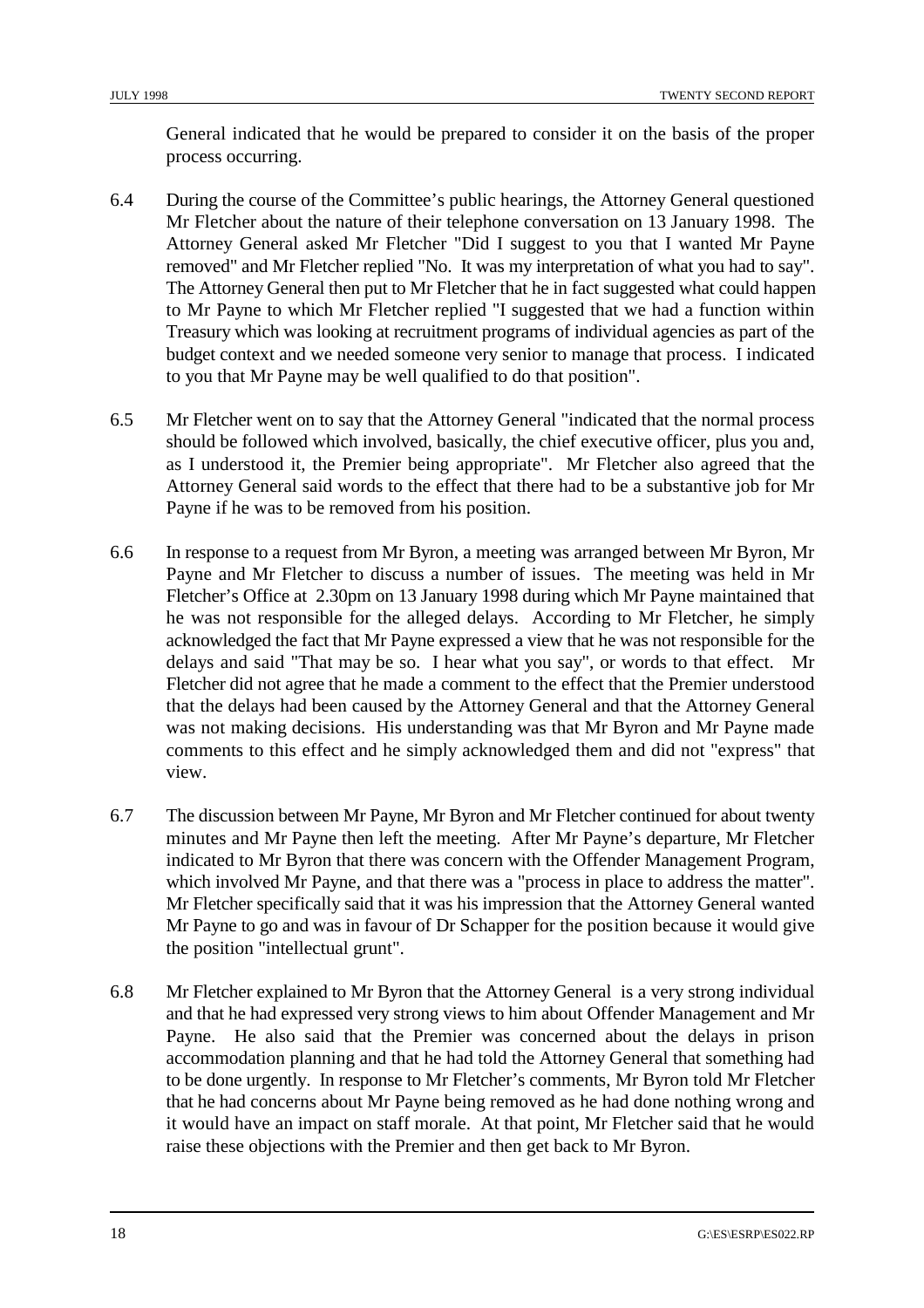- 6.9 Mr Fletcher emphasised that he would have acknowledged what Mr Byron said to him but would not have expressed a personal opinion. Mr Fletcher specifically said that he was "advising Mr Byron in anticipation that the process would occur on the following Monday". He admitted that these comments were "basically his initiative" and not at the "direction of the Premier " but commented "The Premier's view was that the Offender Management Program was in need of attention and whatever needed to be done should be done. It was my interpretation of that".
- 6.10 Mr Fletcher also agreed that it was his interpretation that the Attorney General had proposed this course of action and that he was relaying it to Mr Byron on behalf of the Attorney General and the Premier. His interpretation was based on discussion which had occurred about the Offender Management Program in a "general sense". Mr Fletcher also acknowledged that he told Mr Byron about the concerns with Mr Payne's performance and the intention to move him without reference to the Attorney General, who was then on leave.
- 6.11 On Wednesday 14 January 1998, Mr Fletcher received a telephone call from Mr Byron during which Mr Fletcher indicated that Mr Payne's situation had not as yet been resolved. Mr Byron again telephoned Mr Fletcher on Thursday 15 January 1998 during which Mr Fletcher advised that "a process must be followed and that a meeting was to take place between the Premier and the Attorney General on the Monday and that nothing further should be done at that stage". According to Mr Fletcher, the removal of Mr Payne was to be taken into consideration as part of the process. Mr Fletcher told Mr Byron that he had raised his objections with the Premier and explained that Mr Byron considered the proposed action to be unjust.
- 6.12 In his evidence to the Committee, Mr Fletcher could not specifically recall informing Mr Byron that there "was no change in plans and that Kevin was to be removed and that Paul Schapper was to be installed." In this regard, Mr Fletcher said that he did not go into this amount of detail and simply said that they were options which needed to be considered. Mr Fletcher also declined to agree that he specifically said to Mr Byron "The Attorney General would not budge and the Premier would not oppose him". He said that his comments were limited to his impression that the Attorney General had strong views on this and wanted to see changes in the Offender Management Division.
- 6.13 In his evidence, Mr Fletcher said that Mr Byron asked whether he could inform Mr Payne of the situation and his response was "Certainly not, a process is in place and the Attorney General and Mr Byron had to meet on Monday before this matter could go any further". He also pointed out that Dr Schapper had not been told anything. Mr Fletcher also agreed that Mr Byron said that he would contact him again on Monday and reiterated that he was utterly opposed to the proposed course of action.
- 6.14 As a result of Mr Byron's resignation, Mr Fletcher was requested to attend a meeting at 7.30am on Tuesday 20 January 1998 at which the Attorney General, Mr Byron and the Premier were in attendance. At the meeting, the Attorney General indicated that he had concerns about Mr Payne and that, if Mr Byron was happy with him being transferred, he would be quite happy for him to go. The Attorney General indicated that he felt that a misinterpretation of his view of the matter had occurred. At the Premier's suggestion, he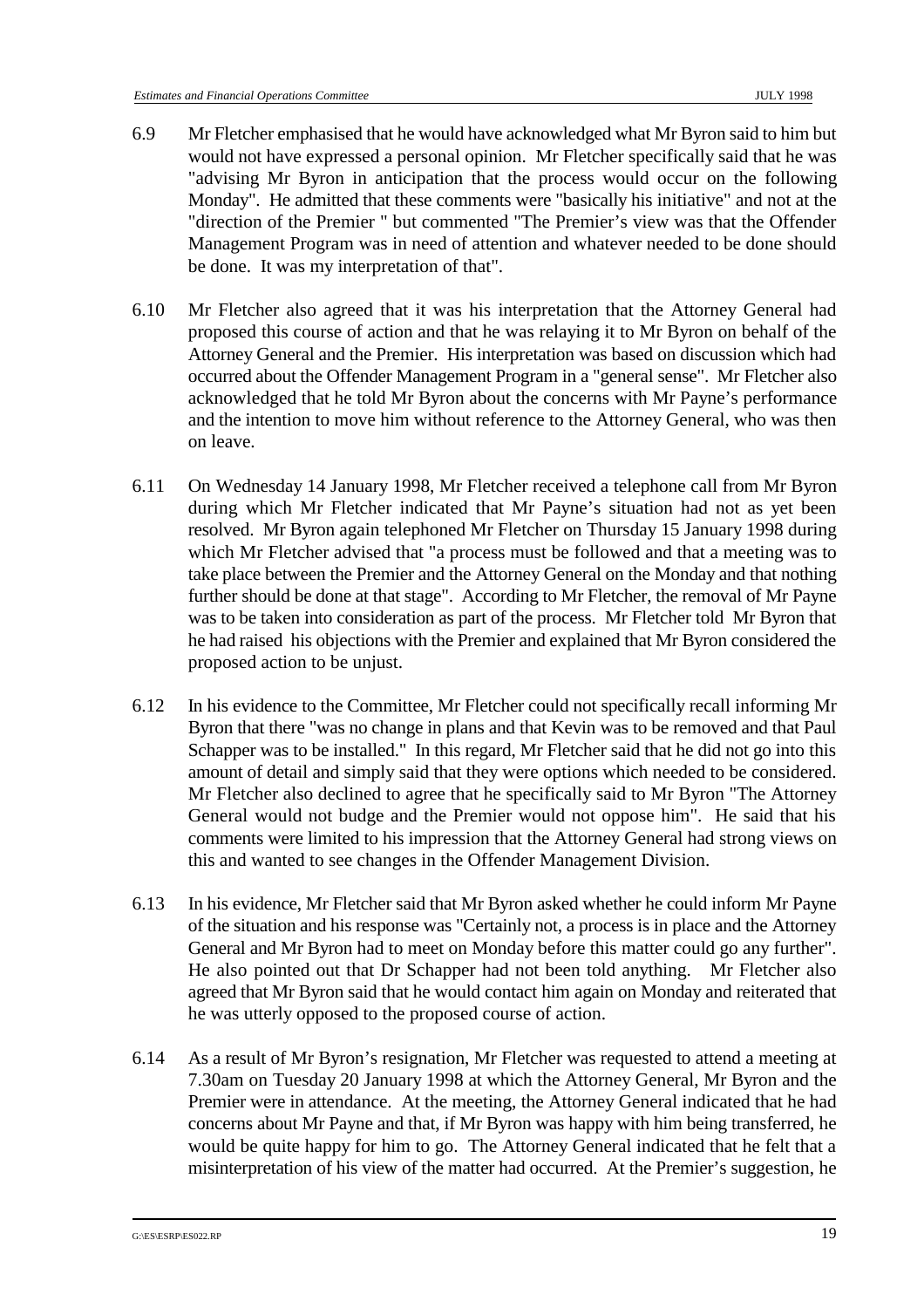and the Attorney General left the room and discussion ensured between Mr Byron and Mr Fletcher as to the recent course of events.

- 6.15 During their discussion, Mr Byron indicated to Mr Fletcher that the matter had gone too far and that the Attorney General might take some action against him later. According to Mr Fletcher, there was a discussion about the degree of involvement the Attorney General had in the process but he could not recall Mr Byron asking "Ian just tell me one thing - is the Attorney General lying?" to which he apparently responded "yes". Mr Fletcher's recollection was that Mr Byron indicated that he was in a position where it had got to a point of no return and that he felt that he should go. He then asked Mr Fletcher whether he supported that view to which he responded "You're probably right".
- 6.16 When the Premier and Attorney General returned, the Premier asked Mr Byron whether he had reconsidered his decision to resign and Mr Byron indicated that "it had gone too far" and that he would be proceeding with his resignation. Mr Fletcher recalls general discussion and the Premier asking Mr Byron whether he liked Perth to which Mr Byron replied "yes".
- 6.17 Midmorning on Tuesday 20 January 1998, Mr Byron and the Attorney General attended Mr Fletcher's Office to collect a radio transcript. Mr Fletcher agrees that it was then that the Attorney General heatedly told him that he did not instigate Mr Payne's removal.
- 6.18 In his evidence, Mr Fletcher told the Committee that he could not recall Mr Byron saying to him "Ian, if you want me to move Payne, I'll need something in writing from the Premier". Furthermore, Mr Fletcher maintained that he never suggested to Mr Byron that a direction from the Premier to move Mr Payne would be forthcoming.

#### **7. Ms Smith's account**

- 7.1 On the morning of Monday 12 January 1998, Ms Smith attended a Principal Private Secretaries meeting. At the meeting, Mr Fletcher commented that Ms Smith and the Attorney General had been "captured by Kevin Payne's agenda on private prisons" to which Ms Smith replied "I don't think so. We are dealing with some Cabinet submissions". Mr Fletcher then made a general comment, to the meeting, that private prisons needed addressing.
- 7.2 Shortly after the meeting, Ms Smith received a telephone call from Mr Payne who informed her that a woman had died within 24 hours after release from Bandyup Women's Prison. During that conversation, Ms Smith informed Mr Payne about Mr Fletcher's comment, made at the Principal Private Secretaries meeting, that the Attorney General and she had been captured by his agenda on private prisons. Ms Smith asked Mr Payne to keep the comment confidential.
- 7.3 At about 1.00pm that day, Ms Smith telephoned Mr Byron and asked that he stand by to receive a telephone call from the Attorney General. According to Ms Smith, the purpose of the Attorney General's telephone call was to arrange a meeting with Mr Byron, for the 19 January 1998, to discuss his concerns with cabinet submissions. Ms Smith also said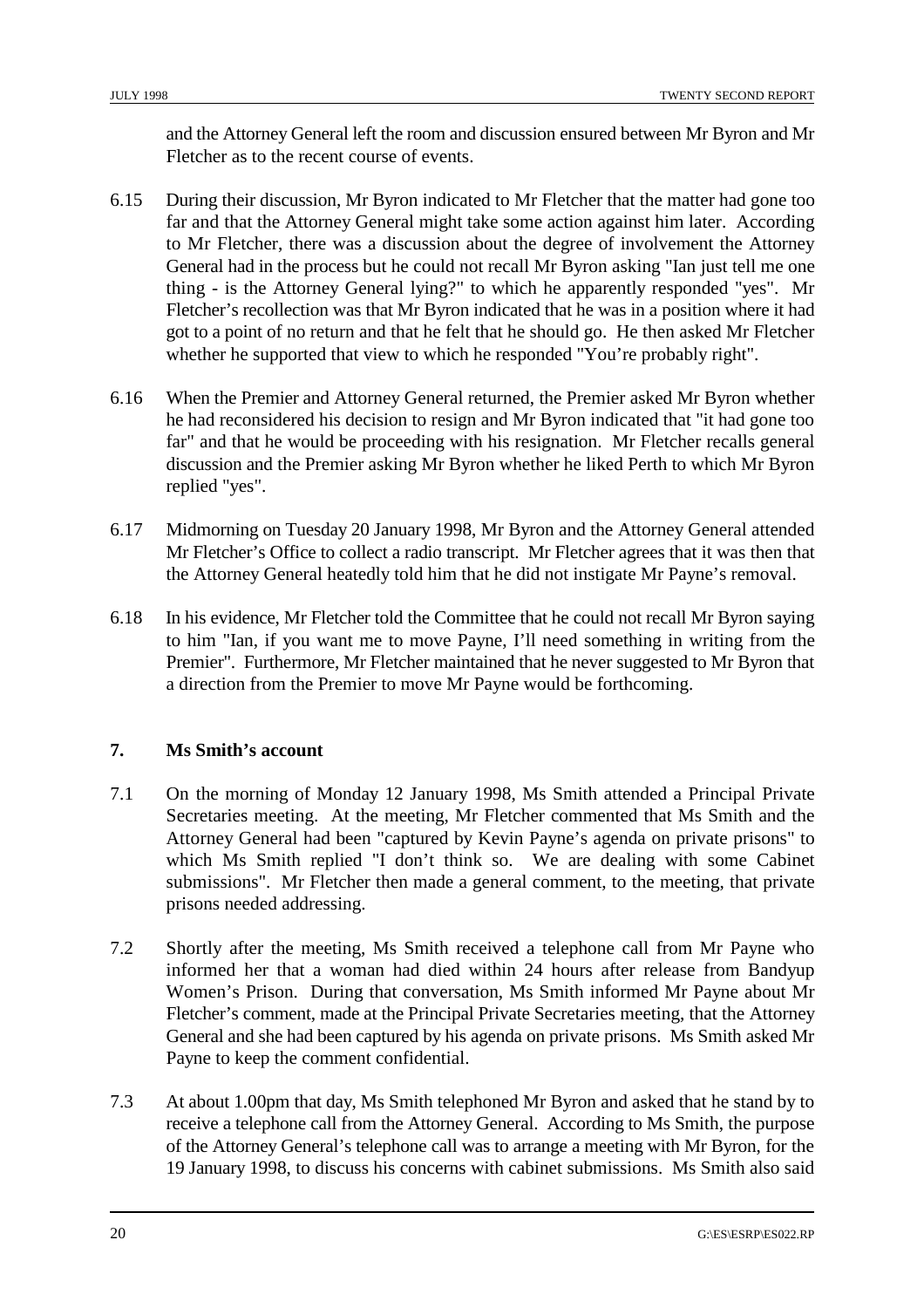that the Attorney General wanted to tell Mr Byron that, as Director General, he was accountable for what was happening within the Offender Management Division.

7.4 Later that day, Ms Smith telephoned Mr Byron to enquire whether he had spoken to the Attorney General. Mr Byron informed Ms Smith that he had spoken to the Attorney General who had agreed to allow Mr Payne to attend the meeting on 19 January. At that point, Ms Smith said that the Attorney General had told her that he did not want Mr Payne to attend the meeting. Nevertheless, Ms Smith said that the matter should stand unless she contacts Mr Byron to advise otherwise.

#### **8. Hon Peter Jones' account**

- 8.1 The Hon Peter Jones informed the Committee that he had dealings with the Offender Management Division in his capacity as Chairman of the Core Functions Project. In this capacity, Mr Jones met with the Cabinet Standing Committee on Management of Government in November 1997 and expressed concern that there needed to be an acceleration of addressing the matter of prisoner accommodation.
- 8.2 On 14 January 1998, Mr Jones and the Director of the Project, Dr Ken Michael, met with Ms Karry Smith to discuss a range of issues including the need for the Ministry of Justice to provide all relevant requested information to the Project. In relation to this matter, Mr Jones specifically told the Committee that he considered that there was significant resistance within elements of the Ministry to the kind of changes that were being examined by the Project.
- 8.3 Mr Jones said that he made it clear to the government on a number of occasions that he was concerned at the fact that there was not always the support for what the work of the Project from the Ministry of Justice. Furthermore, Mr Jones said that he discussed his concerns with Mr Byron and also wrote to him in similar terms.

#### **9. The Premier's account**

- 9.1 The Committee did not request the Premier to provide public evidence concerning his involvement in the alleged removal of Mr Payne. However, the Committee had access to a report completed by the Commissioner for Public Sector Standards ("the Commissioner") which contained a statement from the Premier and Minister for Public Sector Management, the Hon Richard Court MLA, concerning this matter. In this regard, the Committee's report is therefore restricted to the Premier's account as provided to the Commissioner.
- 9.2 The Premier's account is that, on Thursday 15 January 1998, he was advised by his Chief of Staff, Mr Ian Fletcher, that he had discussions with the Attorney General concerning the Offender Management Program. According to the Premier, Mr Fletcher indicated that the Attorney General should speak to Mr Byron about the delays in implementing Government policy in the Offender Management Division. In this regard, Mr Fletcher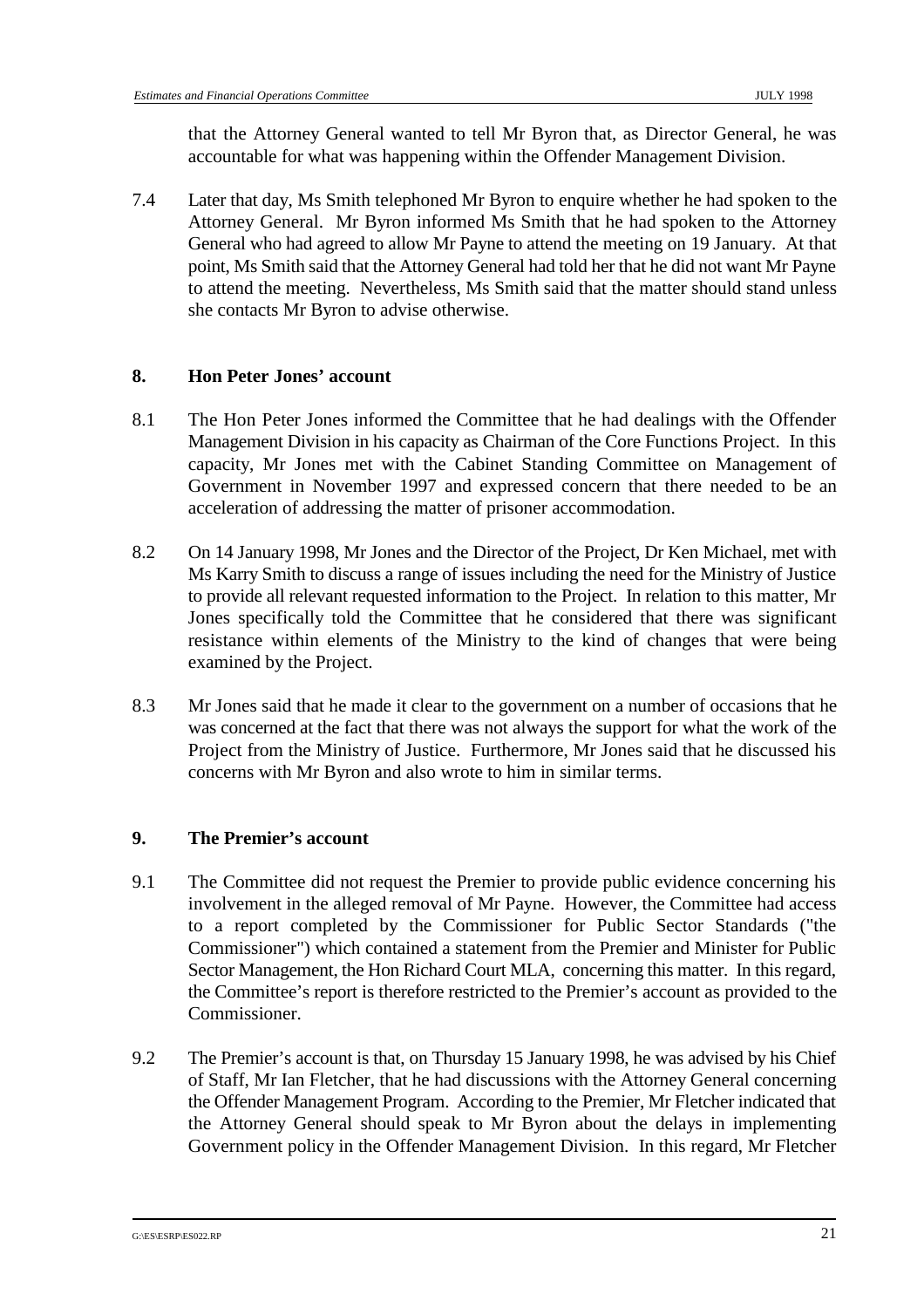advised the Premier to speak to the Attorney General and arrangements were then made to discuss this matter at a fifteen minute meeting at 8.45am on Monday 19 January 1998.

- 9.3 On 19 January 1998, the Premier met with the Attorney General and agreed that it would be appropriate to meet with Mr Byron to discuss the issues surrounding the Offender Management Division. The meeting lasted about five (5) minutes and the Premier then attended another meeting arriving at the Cabinet meeting at 10.00am. At about 10.15am, the Attorney General advised the Premier that Mr Byron had resigned.
- 9.4 As the Premier had received no correspondence from Mr Byron, he immediately sent a note to his office to ascertain if they had received any correspondence. The Premier also telephoned the Director General, Mr Mal Wauchope, who advised that he also was not aware of the resignation and indicated that he would inquire as to whether any correspondence had been received by the Ministry of Justice. Prior to the Premier sighting the letter, the Attorney General advised the Premier that the media had a copy of Mr Byron's letter of resignation.
- 9.5 Cabinet adjourned for lunch at 1.00pm and the Premier told the Attorney General that a meeting should be arranged with Mr Byron as soon as possible. A meeting was arranged for 2.30pm at which Mr Byron advised that he had resigned because he believed what had happened was unacceptable. At that point, discussions ensured about the letter of resignation and both the Premier and the Attorney General made it clear that they did not agree with the content of the letter. In particular, the Premier and the Attorney General indicated that they had met that morning, and briefly discussed the issues, but made no decision agreeing that further discussion should take place with Mr Byron and he was the appropriate person to deal with the matter.
- 9.6 The Premier and the Attorney General indicated to Mr Byron their concerns that he had resigned without first consulting them but were unable to obtain an explanation for his actions. The Premier and the Attorney General told Mr Byron that they were happy with his performance and asked him to reconsider his resignation, agreeing to issue a statement to the media which stated that there had been a misunderstanding. At that point, Mr Byron said that he would reconsider his resignation overnight and it was agreed to meet again at 7.30am on Tuesday 20 January 1998.
- 9.7 At the meeting on 20 January 1998, Mr Byron informed the Attorney General and the Premier that he had given the matter consideration and wished to proceed with his resignation. Mr Fletcher then attended the meeting and the Premier and the Attorney General departed to allow a private discussion between Mr Fletcher and Mr Byron. Mr Byron and Mr Fletcher were then joined by Mr Wauchope, and when the Attorney General and the Premier rejoined the meeting, were advised that Mr Byron's decision remained unchanged. During the course of the afternoon on 20 January, the Premier also met with Mr Payne to discuss the issues.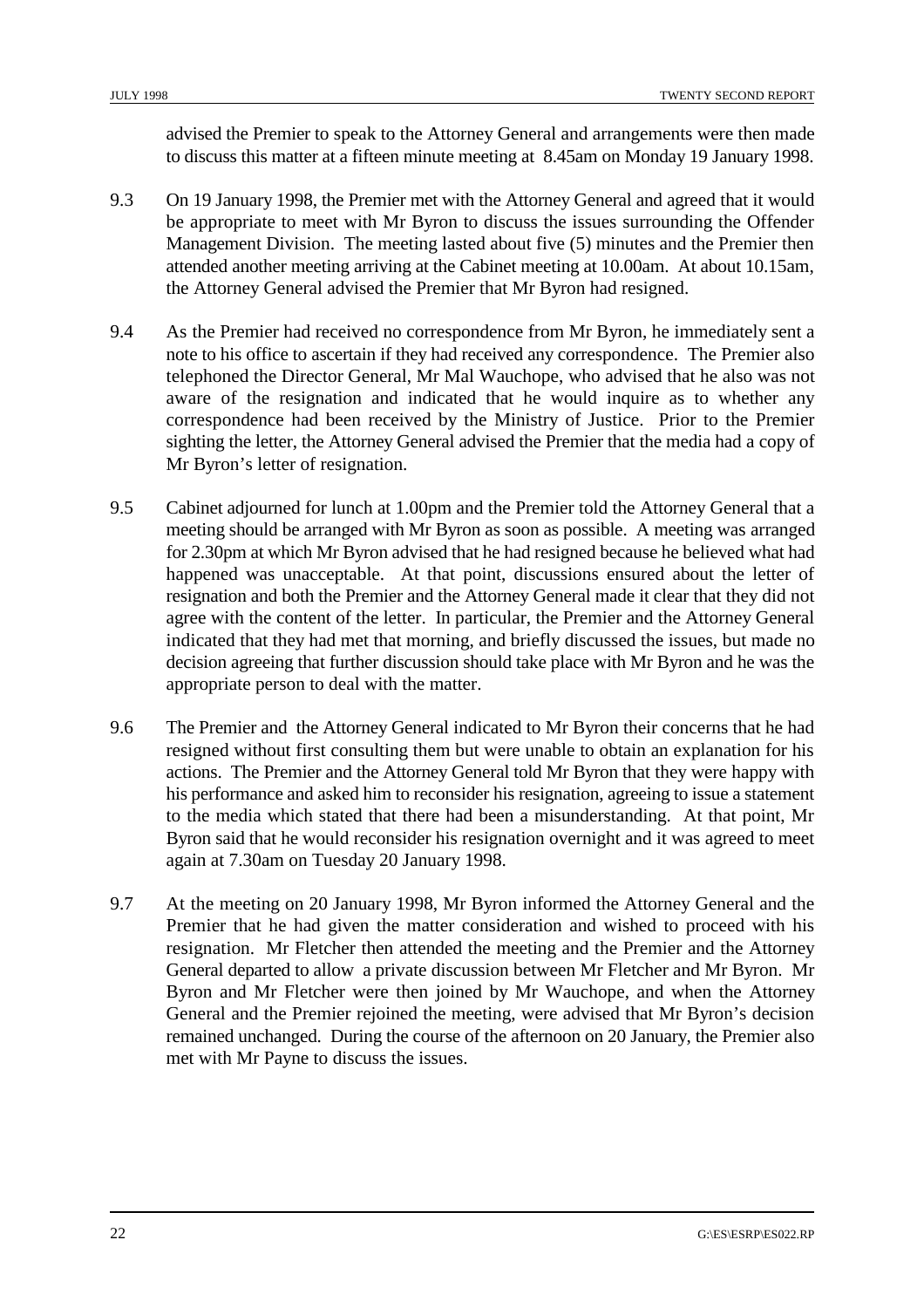#### **10. Public Sector Standards Report**

- 10.1 The Committee heard evidence from the Commissioner for Public Sector Standards, Mr Don Saunders, concerning the report which he completed relating to the resignation of Mr Byron and alleged removal of Mr Payne.
- 10.2 In reporting on the matter, the Commissioner pointed out that his functions are confined to the matters set out in section 21 of the *Public Sector Management Act* ("the Act"). This means that the Commissioner was not able to inquire into the activities of a Minister but only those actions of Ministerial Officers.
- 10.3 In his report, the Commissioner made, inter alia, the following comments
	- & Mr Byron did not comply with ministerial pressure to transfer Mr Payne and therefore he was not in breach of either the letter or intent of section 8(2) of the Act.
	- & Mr Fletcher transmitted the alleged direction to remove Mr Payne orally to Mr Byron. In this regard, the Commissioner commented that it was presumable that the message would be eventually made into a formal written direction under section 42(2) of the Act. In this regard, the Commissioner considered that Mr Byron was justified in believing it bore the imprimatur of the Premier as the Minister for Public Sector Management.
	- & Mr Fletcher denied that he gave Mr Byron a direction to transfer Mr Payne. According to Mr Fletcher, he made it clear to Mr Byron that some sort of immediate corrective action would have to be taken. However, Mr Fletcher insisted that the suggestion to transfer Mr Payne was a proposal to be discussed and developed by the Premier, Attorney General and Mr Byron at an arranged meeting. Mr Byron was equally firm that Mr Fletcher had given him a clear direction to transfer Mr Payne.
	- & On instructing Mr Fletcher to raise with Mr Byron the question of transferring Mr Payne, the Premier sought to address an unsatisfactory performance issue. In this regard, the Premier was not motivated by partisan political concerns or nepotism.
	- Section 10 of the Act gives the Premier as the Minister for Public Sector Management considerable scope and responsibility to intervene to bring about changes he considers appropriate to further the government's policy objectives and for the betterment of the public sector. The Premier's functions under section 10 are reinforced in section 42 where he is provided with power to give formal directions affecting senior executive service officers.
	- Under section  $74(2)$  of the Act, ministerial officers may not give directions to employees of an agency as to how they are to perform their functions, without the CEO's agreement. The Attorney General's Chief of Staff, Ms Karry Smith, over time developed informal working arrangements with senior officers of the Ministry which they would be entitled to regard as directions. This occurred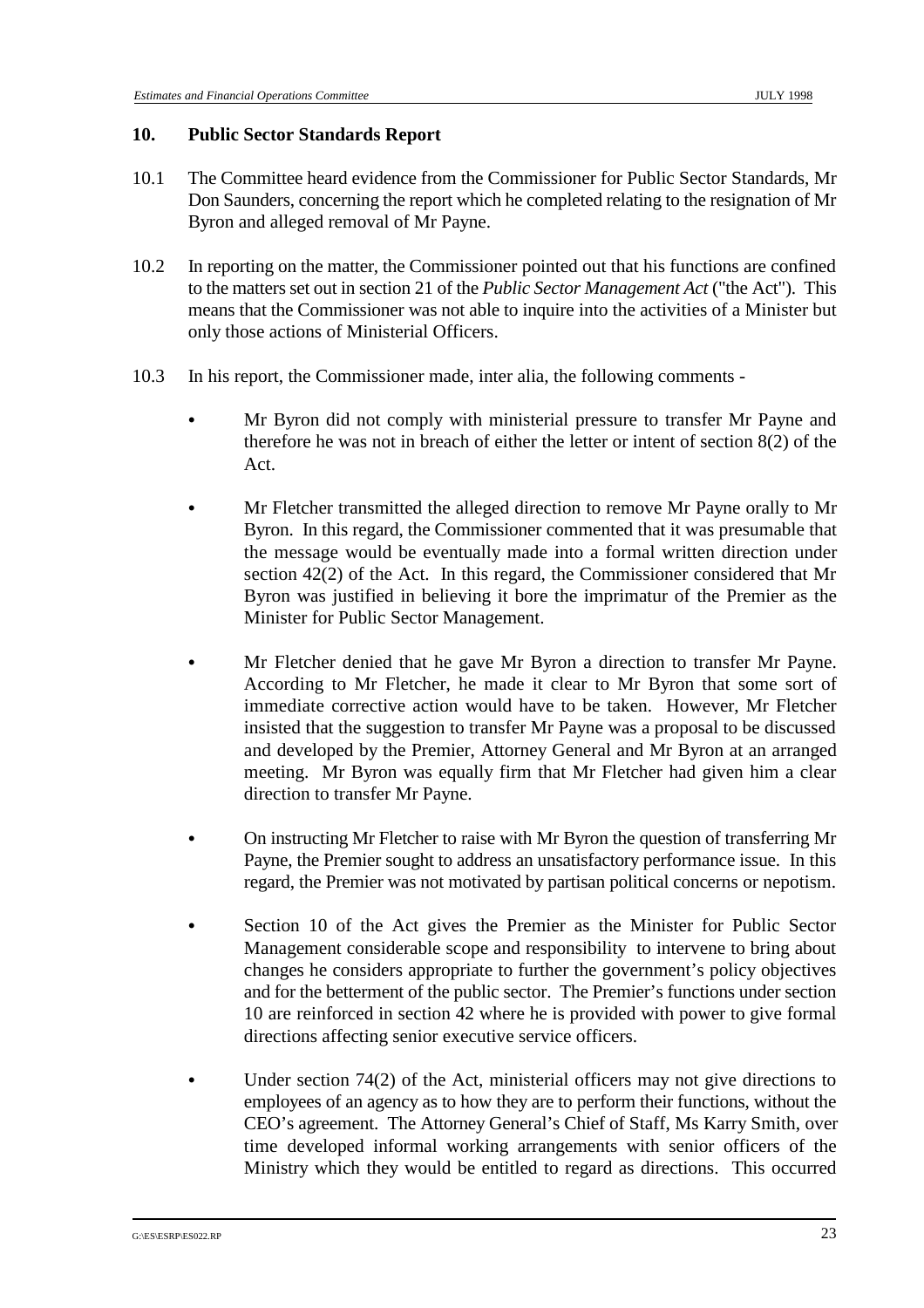apparently with sufficient frequency to have become standard practice. Mr Byron did not object to this or attempt to negotiate an arrangement with his Minister to comply with section 74(2). By not doing so, and by not reacting to instances where such directions were given, Mr Byron could be said to have agreed to them by default.

- The negotiations with Mr Byron could have been better handled and Mr Byron could have been given time to correct Mr Payne's perceived performance deficiencies. Mr Byron and Mr Payne ought to have been asked for a formal response to the Attorney General's concerns. However, Mr Byron's resignation preempted such a situation occurring.
- In the Ministry of Justice, there should have been a performance agreement between the Attorney General and Mr Byron and between Mr Byron and Mr Payne. Neither agreement was made. Appraisals of performance for both men therefore could have been subject to non-objective assessment and personal opinion.
- & All persons interviewed, with the exception of Ms Smith, expressed serious concerns about administrative and policy deficiencies in the Attorney General's Office. The Ministry of Justice and the Core Functions Project team experienced considerable delays caused, in their view, by tardy responses from that office, poor administration and ad hoc oral instructions. These issues, however, were outside the ambit of the Commissioner's reporting function.
- 10.4 The Commissioner reached the following conclusions which were noted as follows
	- & Mr Payne's performance was not, and could not be, fairly and objectively assessed. His alleged shortcomings, if valid, were not communicated clearly and sufficiently early for Mr Byron to take corrective action.
	- Nevertheless, the Attorney General and Premier held genuine concerns about Mr Payne's performance and the Ministry of Justice's commitment to the advancement of the Government's objectives.
	- Mr Byron perceived that an oral direction was given to him to transfer Mr Payne.
	- The Premier, with the concurrence of the Attorney General and through his chief of staff Mr Fletcher, approached Mr Byron to transfer Mr Payne. This was consistent with the Premier's functions and powers under the Act. No direction of the kind referred to in section 42(2) was or could be made by Mr Fletcher.
	- & Mr Byron resigned his position because he was not prepared to comply with the proposed transfer of Mr Payne, which he would have been obliged to do had he remained Director General and received a written direction, a direction he believed was inevitable.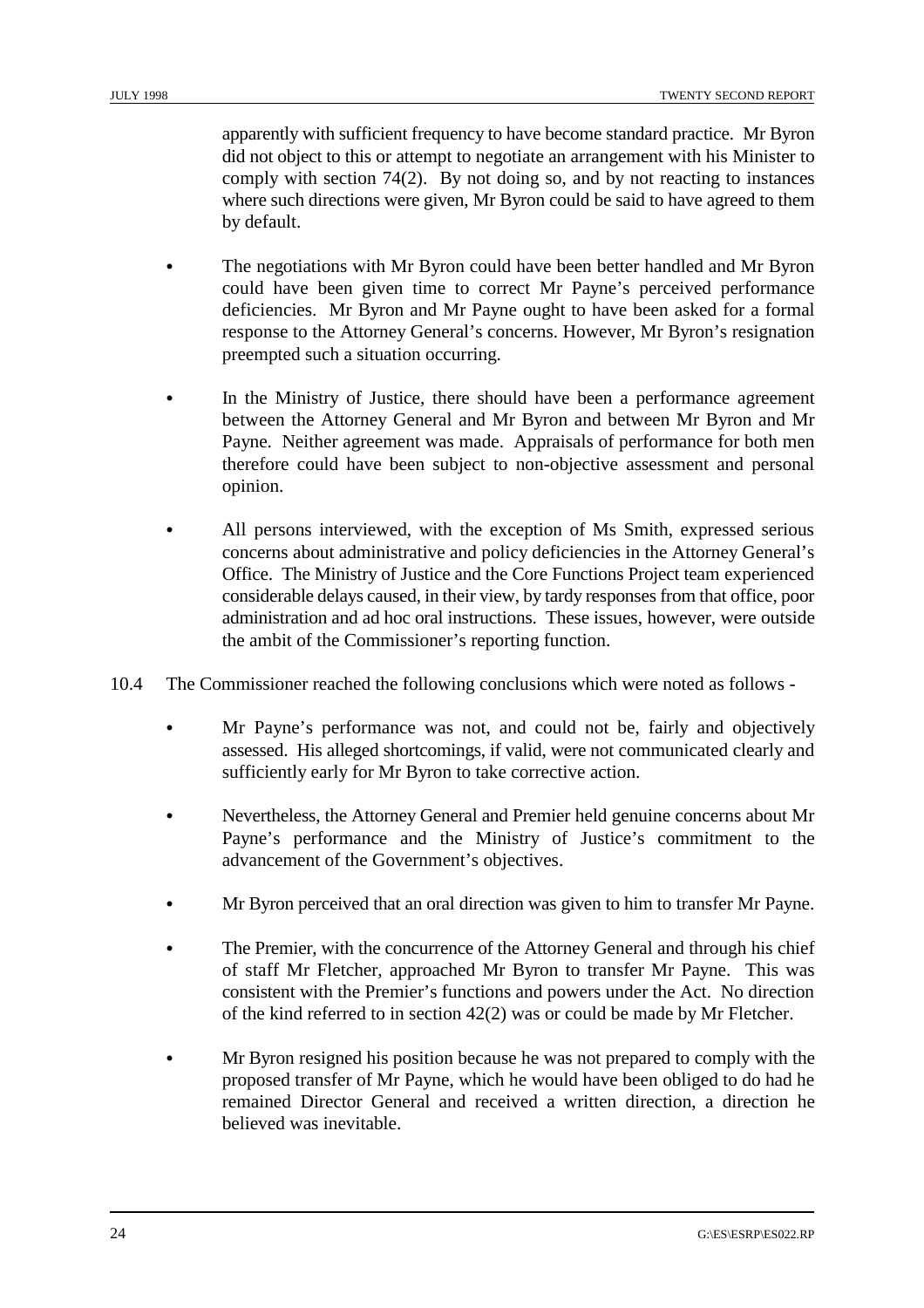- & It was open to Mr Byron to see the Attorney General after the Attorney General returned from leave and to negotiate a mutually acceptable solution.
- The administrative and management issues are matters to be addressed by the Premier, Attorney General and Acting Director General, Ministry of Justice.

#### **11. Conclusions**

11.1 On the information provided, the Committee has noted that there are clear conflicts between various witnesses concerning the circumstances surrounding the alleged removal of Mr Payne and the resignation of Mr Byron. These conflicts relate to both differences in interpretation and the precise nature of conversations that occurred between the parties. The Committee considers the central conflicts to be as follows -

#### & **Mr Byron and Mr Fletcher**

Mr Byron maintains that the Premier's Chief of Staff, Mr Ian Fletcher, told him that the Attorney General wanted Mr Payne to be removed from his position as Executive Director of Offender Management and that the proposal had the approval of the Premier. Mr Byron specifically recalls Mr Fletcher saying that the Attorney General has "dug his toes in" and that the Premier would not oppose him on the matter. On the other hand, Mr Fletcher maintains that he simply told Mr Byron that there was a proposal to move Mr Payne from his position which would be further explored at the meeting arranged for Monday 19 January 1998. Mr Fletcher could not recall saying to Mr Byron that the Attorney General had "dug his toes in" and that the "Premier would not oppose him".

#### & **Mr Fletcher and the Attorney General**

During a telephone conversation on 13 January 1998, the Attorney General said that Mr Fletcher raised the possibility of placing Dr Schapper in the position of Executive Director, Offender Management. According to the Attorney General, he clearly told Mr Fletcher that he would only consider such a proposal if the proper process occurred and if Mr Payne was agreeable. On the other hand, Mr Fletcher's evidence is that his *interpretation* of the conversation was that the Attorney General wanted Mr Payne removed from his position of Executive Director. At that same time, however, Mr Fletcher did say that the Attorney General indicated that the normal process should be followed which involved the Chief Executive Officer, the Attorney General and the Premier.

#### & **Mr Byron and Mr Fletcher**

In the conversations that occurred prior to the resignation, Mr Byron claims that Mr Fletcher told him that Mr Payne was to be removed while at the same time agreeing that it was widely understood that Mr Payne was not to blame for the delays. On the other hand, Mr Fletcher disagrees that he made such comments to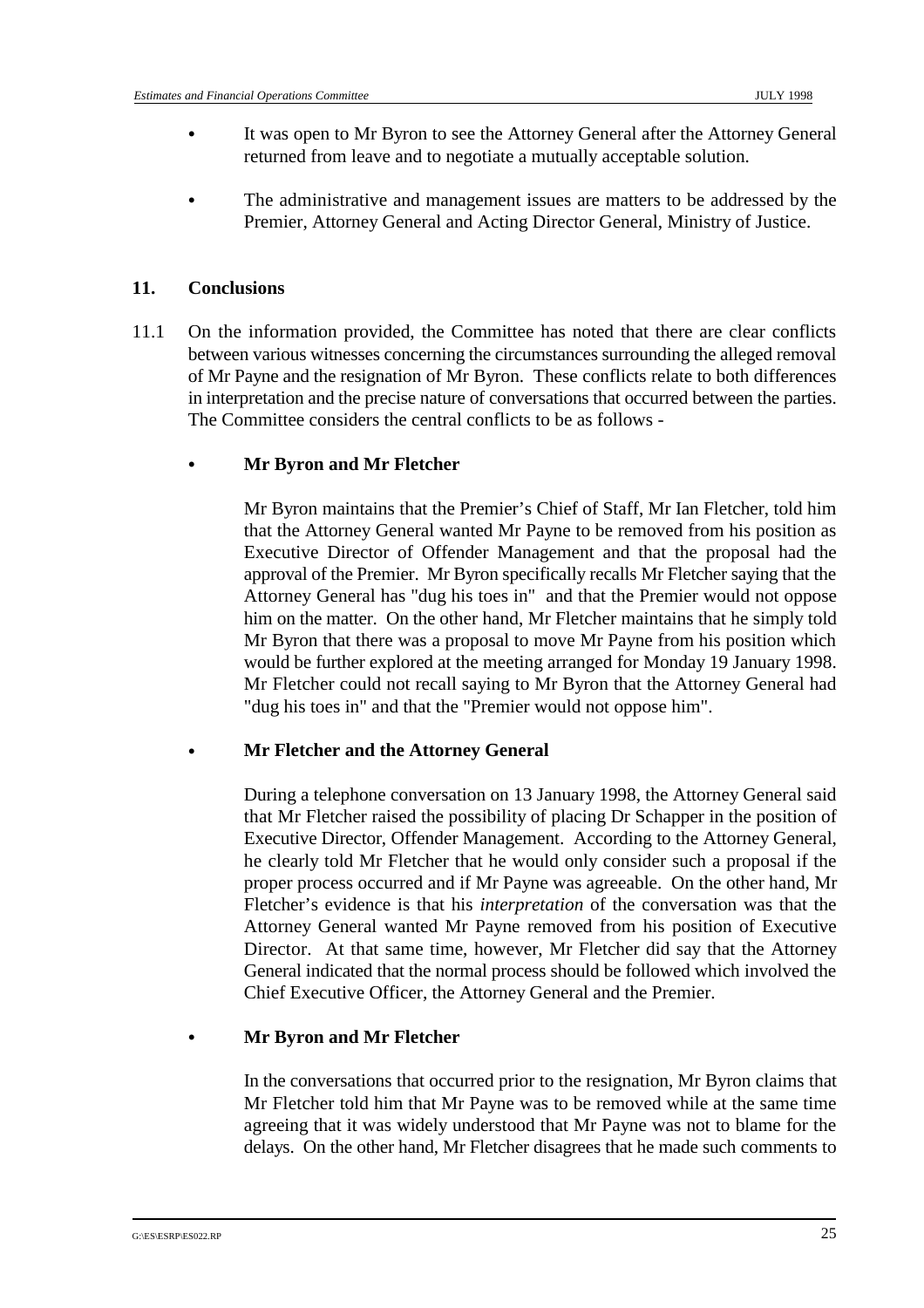Mr Byron and said that he simply acknowledged Mr Byron's concerns but did not make any comment on the matter.

#### **Mr Byron and Mr Fletcher**

- In relation to the conversation on 20 January 1998, Mr Byron maintains that he asked Mr Fletcher twice whether the Attorney General had lied to which Mr Fletcher responded "yes" on both occasions. On the other hand, Mr Fletcher's recollection was that he made no mention of the Attorney General lying and simply agreed with Mr Byron that the matter had probably "got to a point of no return".
- 11.2 In the light of the above, the Committee is satisfied that the suggestion to remove Mr Payne was initially raised by Mr Fletcher during his conversation with the Attorney General on 13 January 1998. In relation to that conversation, the Committee is also satisfied that the Attorney General specifically said to Mr Fletcher that he would only be happy with Mr Payne's removal if the proper process was followed and if Mr Payne were agreeable to the proposal. Contrary to the Attorney General's comments, Mr Fletcher's interpretation of the conversation was that the Attorney General wanted Mr Payne removed from his position.
- 11.3 What then followed was a conversation between Mr Byron and Mr Fletcher during which a discussion occurred concerning the proposal to remove Mr Payne. At this point, the Committee believes that Mr Fletcher relayed his interpretation of his conversation with the Attorney General to Mr Byron. In particular, the Committee believes that Mr Fletcher failed to emphasise to Mr Byron that the Attorney General had told him that he would only agree to the proposal if Mr Payne was agreeable and in accordance with the proper process. Moreover, the Committee believes that Mr Fletcher's interpretation was that the matter of Mr Payne's removal was not open to negotiation and that this was also indicated to Mr Byron.
- 11.4 The Committee has reservations about the credibility of Mr Fletcher's evidence that he simply acknowledged Mr Byron's remarks, making no personal comments, and his failure to recollect the precise nature of his conversation with Mr Byron on 20 January 1998. In the absence of any independent evidence, however, it is not possible for the Committee to positively resolve these conflicts in accounts. Accordingly, the Committee considers that it is not in a position to make any conclusive findings concerning the inconsistencies between the evidence of the Attorney General and Mr Byron with that of Mr Fletcher.
- 11.5 In his evidence, Mr Fletcher commented that, in hindsight, he may have handled the proposal to remove Mr Payne differently. Acting on behalf of the Premier, the Committee is satisfied that it was not improper for Mr Fletcher to "sound out" Mr Byron as authorised by the Attorney General. However, the Committee believes that Mr Fletcher should have been more circumspect in his discussions with Mr Byron especially given that a meeting had been arranged for 19 January 1998 at which the matter was scheduled to be further discussed. It should be noted, however, that the Committee appreciates the difficulties of Mr Fletcher's position and that he was acting in the course of his duties and should not have been expected to have predicted the sequence of events that followed.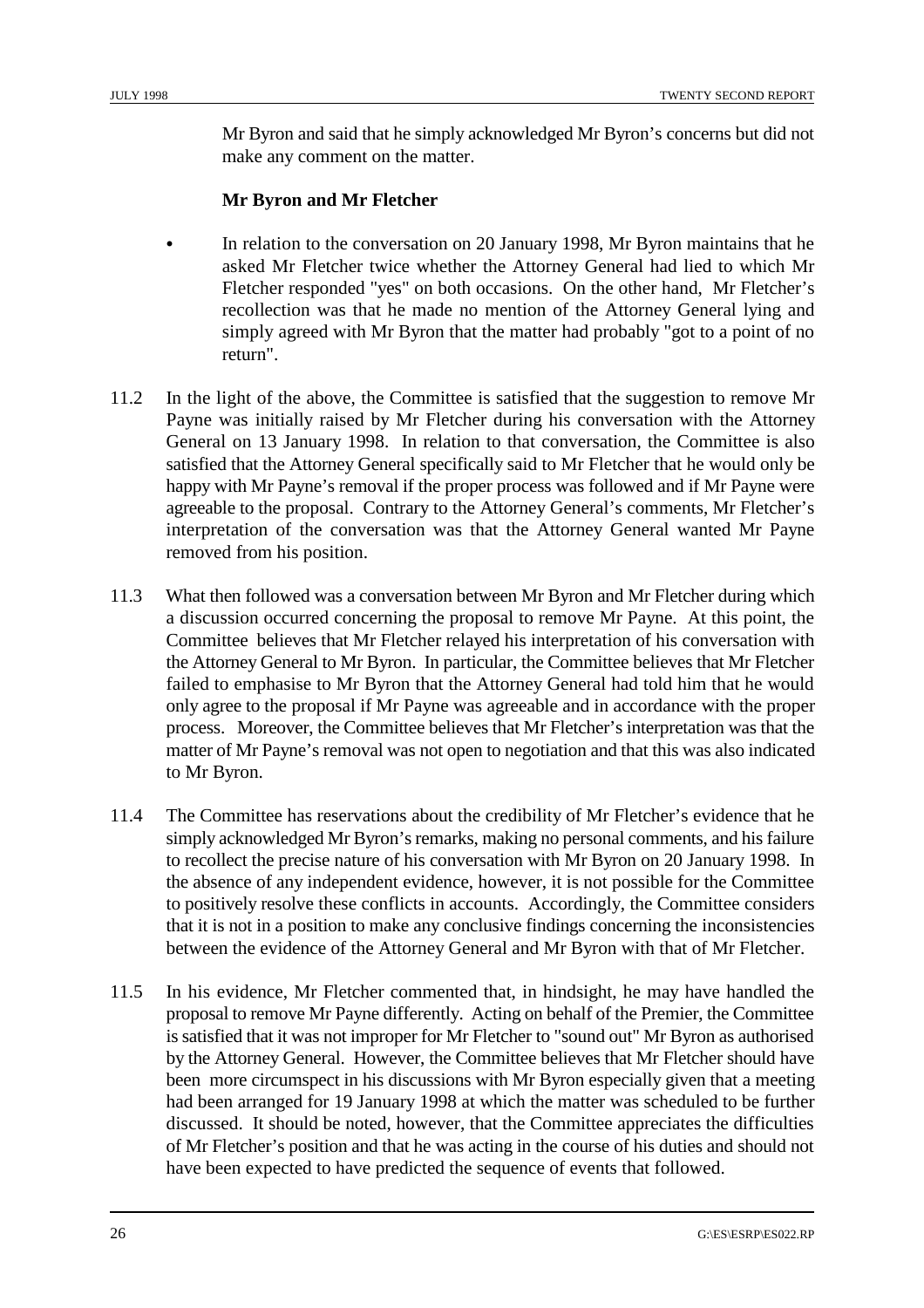- 11.6 In relation to Mr Byron, the Committee considers that he erred in his responsibilities to the Attorney General and the Premier by not discussing the matter with them prior to tendering his resignation. The Committee believes that, as the Director General of the Ministry of Justice, Mr Byron should have reported his concerns directly to the Attorney General or the Premier. The Committee agrees with Mr Fletcher's comments that Mr Byron should have been aware that Mr Fletcher did not have the required authority to issue a direction concerning Mr Payne's removal. The Committee also considers that Mr Byron was aware that a meeting had been scheduled with the Attorney General for 19 January 1998 and that he should have taken this opportunity to discuss Mr Payne's position and if necessary, defend him, rather than preempt the matter by resigning.
- 11.7 In relation to Mr Byron's resignation, it should be noted that the Committee recognises that it is not uncommon for pressure to be brought to bear on Chief Executive Officers by Government concerning staffing matters. In this regard, the Committee understands Mr Byron's concern that he may suffer some retribution if he did not comply with the changes being suggested by Mr Fletcher.

[ Note: Hon Muriel Patterson and Hon Simon O'Brien dissented on paragraph 11.7]

- 11.8 In relation to the Attorney General, the Committee is satisfied that he emphasised to Mr Fletcher that the proper process should be followed if Mr Payne were to be removed. Furthermore, the Committee is satisfied that the Attorney General had scheduled the meeting for 19 January 1998 at which the matter of Mr Payne would be discussed and that there was no evidence that he intended to take any action whatsoever prior to that date. It is clear that the Attorney General issued no instruction to remove Mr Payne, either written or oral, and that he simply authorised Mr Fletcher to make some enquiries on behalf of the Premier. In these circumstances, the Committee is satisfied that the Attorney General acted both properly and appropriately and that his actions in no way breached the Act.
- 11.9 As outlined above, there were concerns that there had been breaches of the Act by the Premier in relation to the alleged removal of Mr Payne and the resignation of Mr Byron. The Committee is satisfied that section 10 of the Act provided the Premier with considerable scope and responsibility to intervene to further Government's policy objectives and to promote the overall effectiveness and efficiency of the Public Sector. The Premier's functions under section 10 are reinforced in section 42 of the Act where he is provided with power to give formal directions affecting senior executive service officers. In this regard, the Committee considers the Premier's actions and involvement to have been both proper and within the terms of section 10 of the Act.
- 11.10 The Committee notes that the Commissioner for Public Sector Standards reported that all the witnesses he interviewed, apart from Ms Smith, expressed concern about the administration of the Attorney General's Office. In particular, the Commissioner for Public Sector Standards expressed concern about the lack of performance agreements and the role of Ms Smith in delivering oral instructions to staff within the Ministry of Justice. As a result of the lack of performance agreements, the Commissioner said that it was difficult to objectively assess Mr Payne's performance in his position as Executive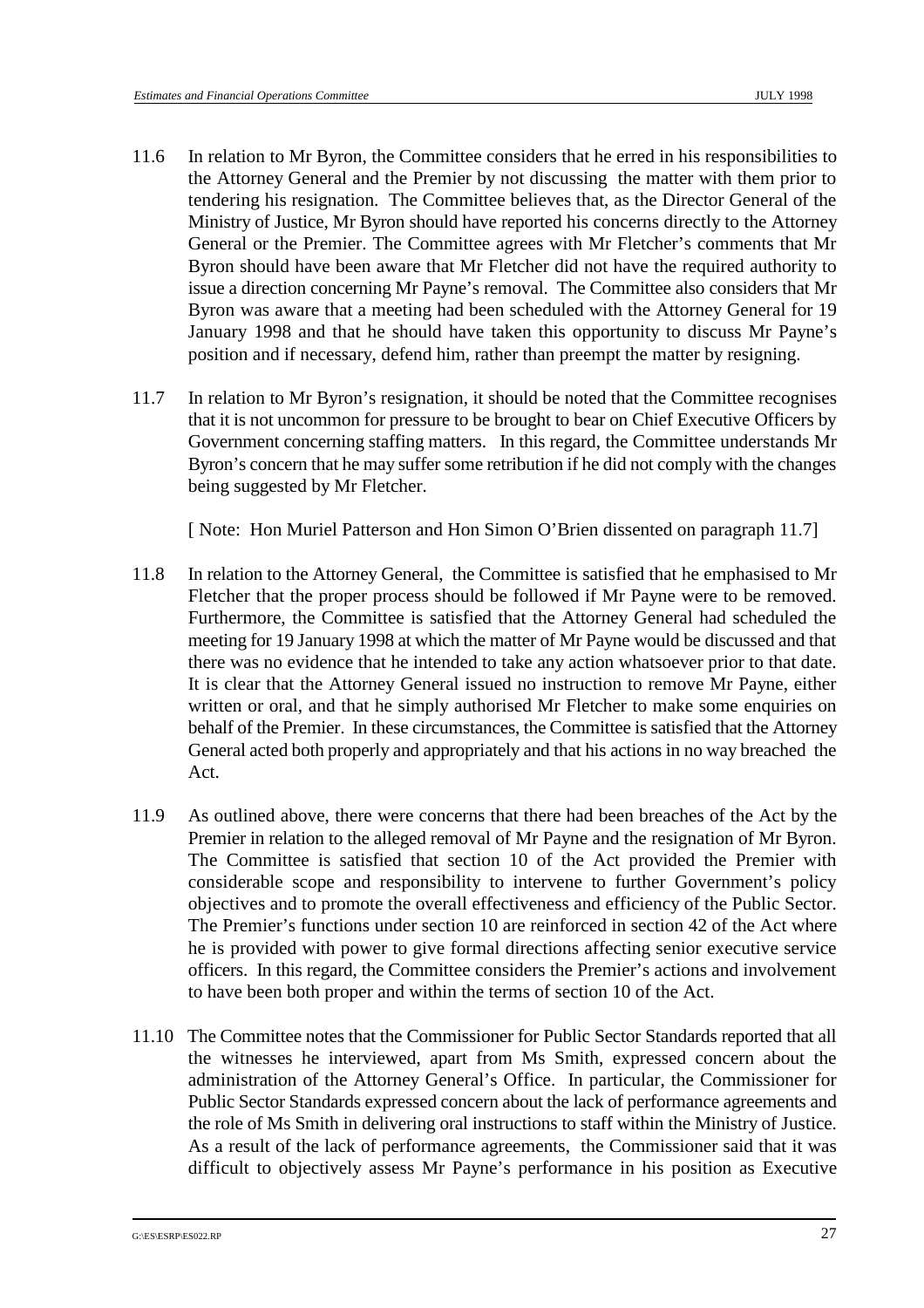Director of Offender Management. In this regard, the Committee believes that these matters need urgent consideration by the Attorney General's Office in order to ensure that proper and efficient working relationships can be maintained.

- 11.11 On the information provided, the Committee also believes that there was considerable misunderstanding, and some discontentment, between the Attorney General and Mr Byron concerning the precise allocation of duties between the Director General and the Executive Director of Offender Management of the Ministry of Justice. On the one hand, it is clear that Mr Byron believed that Mr Payne as the Executive Director of Offender Management was essentially the person in charge and that his contribution and involvement in the Division should be limited. On the other hand, the Attorney General believed that Mr Byron should have had more involvement and that, at the end of the day, he was the person who was responsible for the Division.
- 11.12 The Committee is unable to determine whether the Attorney General's and Mr Byron's different views on the role of the position of Director General formed some part of Mr Byron's decision to resign. Nevertheless, the Committee believes that the delineation of the various senior roles within the Ministry requires careful consideration and should be established before the appointment of the appropriate person to the position of Director General of the Ministry of Justice.
- 11.13 The Committee understands that Mr Payne is still on special leave and that his situation has not been fully resolved. At this stage, the Committee is not in a position to comment on the matter of Mr Payne's work performance or his suitability for the position of Executive Director, Offender Management. However, the Committee is concerned with the certain elements of the draft Management Initiated Retirement Package which was prepared for Mr Payne following Mr Byron's resignation.
- 11.14 As indicated at 4.9 above, a condition of the Management Initiated Retirement Package was that Mr Payne agrees that he would "not at any time express to any person criticism or adverse comment regarding the circumstances of the administration of the Ministry of Justice or of a Minister for the Government". The Committee understands that this is a standard condition in regard to retirement packages for senior public servants. Nevertheless, the Committee considers that the condition is unduly oppressive and restrictive on the retiring public servant.
- 11.15 The Committee believes that comment by former senior public servants, regarding the administration of Government Agencies, may be constructive and of assistance after a certain period of time has elapsed. Accordingly, the Committee considers that such conditions should be qualified by a time period in which the employee is required to remain silent. In addition, the restriction should only apply to information acquired during the course of employment.

#### **12. Recommendations**

12.1 The Committee recommends that the Attorney General's Office implement Performance Agreements between the Attorney General and the Director General of the Ministry of